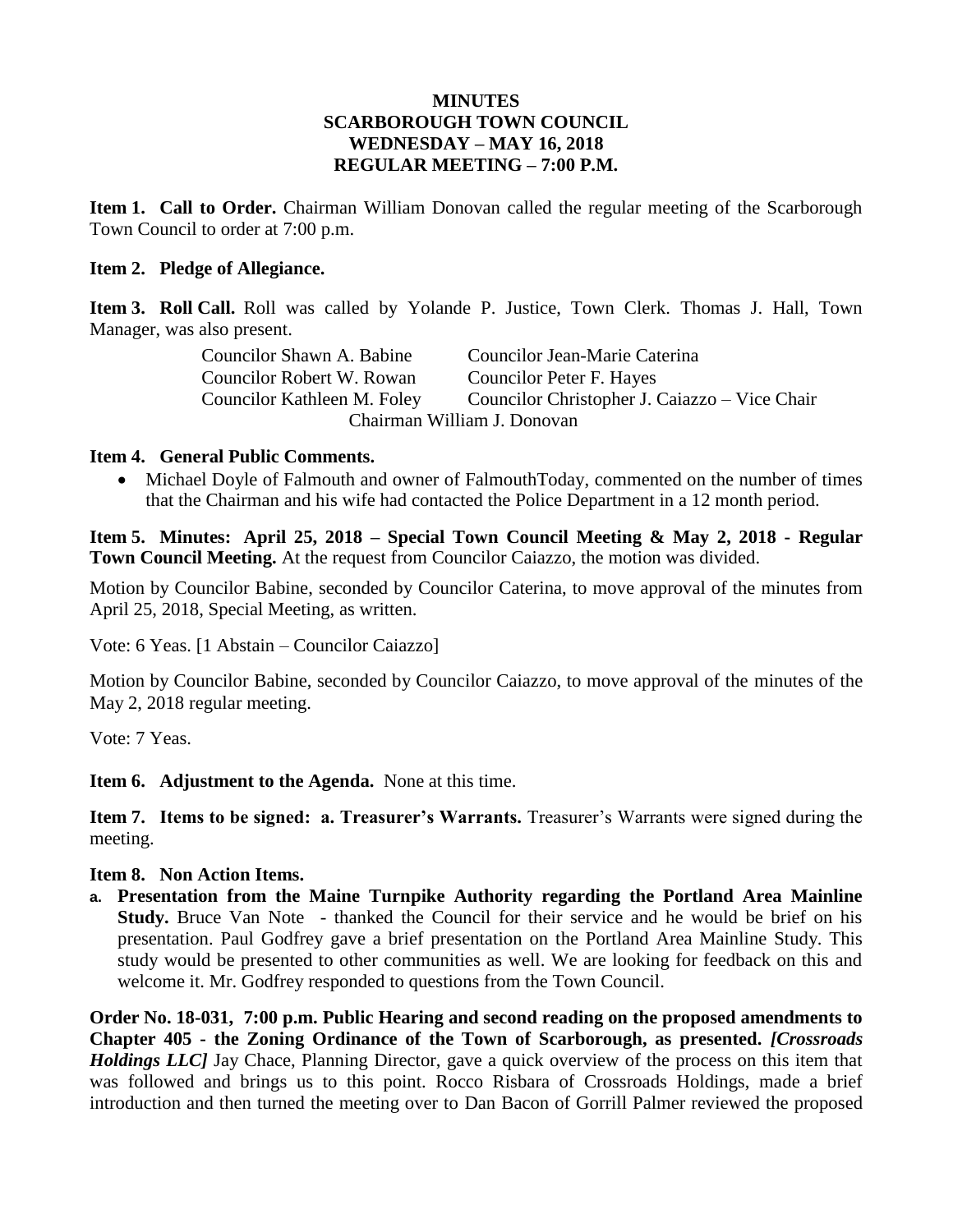changes before the Town Council. Mr. Chace, Mr. Bacon and Mr. Risbara responded to questions from the Town Council.

Chairman Donovan opened the public hearing. As there were no comments either for or against the hearing was closed at 8:00 p.m.

Motion by Councilor Caterina, seconded by Councilor Babine, to move approval of the second reading on the proposed amendments to Chapter 405 - the Zoning Ordinance of the Town of Scarborough, as presented.

Proposed Amendments to the Crossroads Planned Development District (CPD) of the Town of Scarborough Zoning Ordinance Regarding Additional Non-Residential Uses

BE IT HEREBY ORDAINED by the Town Council of the Town of Scarborough, Maine, in

Town Council assembled, that the following amendment to the Zoning Ordinance of the Town

of Scarborough, Maine, be and hereby are adopted:

1. Amend Section XXC. CROSSROADS PLANNED DEVELOPMENT DISTRICT (CPD) I. BASIC STANDARDS B. PERMITTED USES (CPD) as follows (additions are underlined; deletions are struck through):

The following uses are permitted only in planned developments:

# 37. Pet care facilities

The following uses are permitted only in planned developments and are subject to specific performance standards set forth in Section IX:

46. Research, development and light industrial

47. Gasoline filling stations whether as a principal or accessory use and located so that all fueling facilities are located within one thousand (1000) feet of the point of intersection of the centerlines of the Payne Road and Holmes Road. Gasoline filling stations shall also be subject to the performance standards of Section IX.(X.) of this Ordinance.

Add a new permitted uses sub-category:

The following uses are permitted only in planned developments and are subject to the additional developments standards of subsection D. of this district, including the standards on location and buffers under subsection D.14.:

# 48. Manufacturing and assembly

49. Food processing facilities

- 50. Mini-warehouse/storage facilities
- 51. Contractors offices, shops and storage yards

52. Motor vehicle repair and service facilities including auto body shops, facilities for the repair of recreational vehicles, small engine repair facilities and vehicle sales accessory to these uses

53. Sale, rental and/or service of heavy equipment or specialized motor vehicles (other than passenger cars)

2. Amend Section XXC. CROSSROADS PLANNED DEVELOPMENT DISTRICT (CPD) II. ADDITIONAL DEVELOPMENT STANDARDS D. ADDITIONAL DEVELOPMENT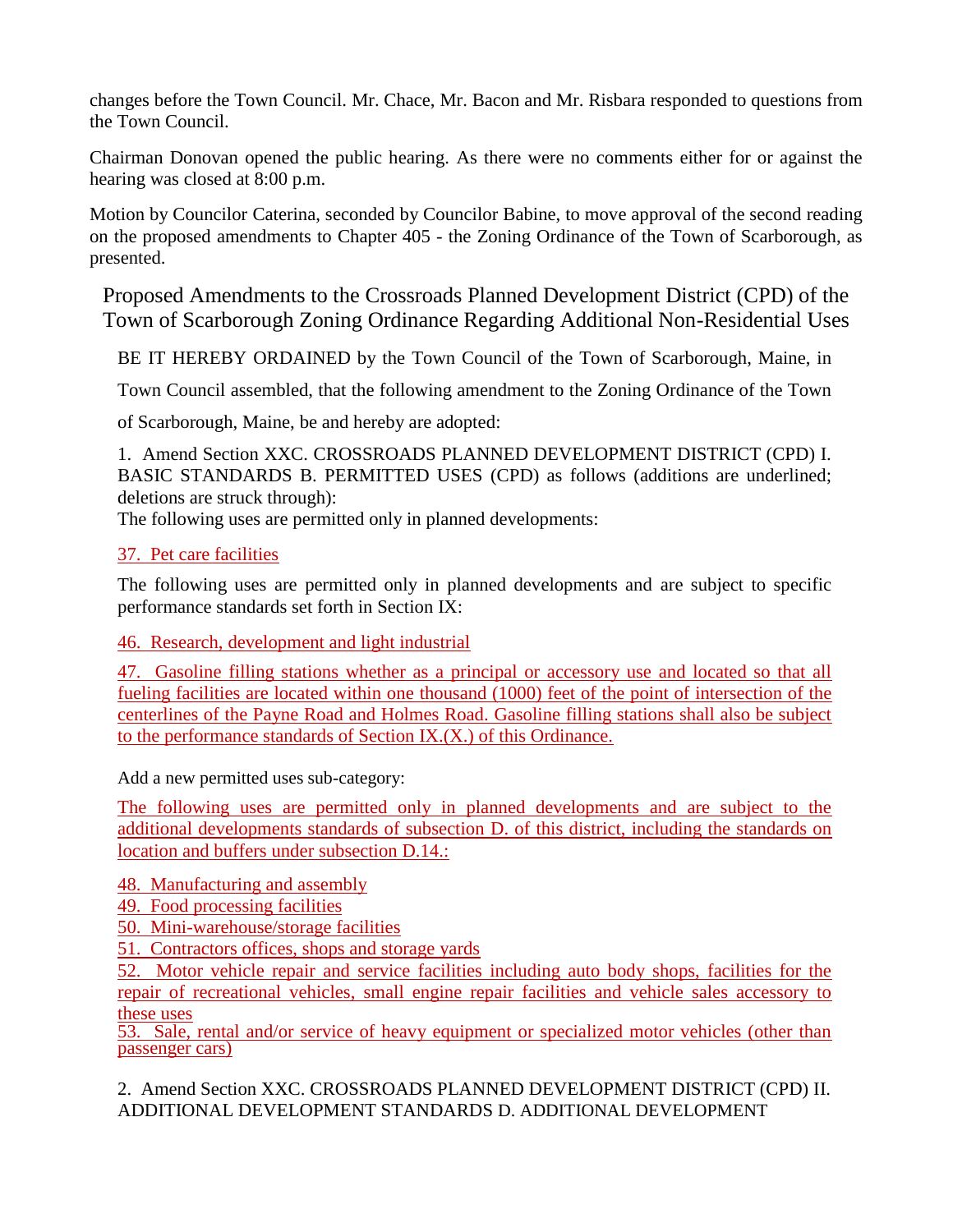STANDARDS APPLICABLE TO PLANNED DEVELOPMENTS as follows (additions are underlined; deletions are struck through):

14. The land uses required to comply with these additional development standards are permitted as part of a planned development with specific standards and limitations on the location within the overall CPD District they are allowed and subject to the buffering requirements below. This inclusionary area within the District is located to the northeast of the Scarborough Downs entrance drive and extending southerly from the Payne Road intersection 1,450 feet and spanning from the Downs Road easterly to the limits of the CPD zoning district boundary as depicted in the diagram below. The permitted uses specifically allowed within this area are subject to:

- 1) A 250-foot setback from the center line of Payne Road.
- 2) A 250-foot setback from the Downs Road, as depicted on the Approved Conceptual Infrastructure Plan.
- 3) A 100 ft. setback and buffer to any adjacent residential district or natural resource district in accordance with subsection D.2. of this district.
- 4) The performance standards of Section IX(A) of this ordinance.
- 5) The permitted uses specifically allowed within this area shall not be subject to the Design Standards for Scarborough's Commercial Districts.

The diagram and description above establish the maximum area allowed for these nonresidential uses, but does not bind or require this area to be exclusively developed with these specific uses. The planned development process shall be used to establish the design, buffering details, and extent of these non-residential uses within this inclusionary area and whether this area also includes other uses and development allowed district wide.

3. Amend Section XXC. CROSSROADS PLANNED DEVELOPMENT DISTRICT (CPD) II. ADDITIONAL DEVELOPMENT STANDARDS, C. ADDITIONAL DEVELOPMENT STANDARDS APPLICABLE TO BOTH CONVENTIONAL AND PLANNED DEVELOPMENTS (CPD) 1. as follows (additions are underlined; deletions are struck through):

**1.** Commercial Design Standards **–** All development within the District must be consistent with the Design Standards for Scarborough's Commercial Districts, with the exception of the uses allowed for under subsection D.14. of this district.

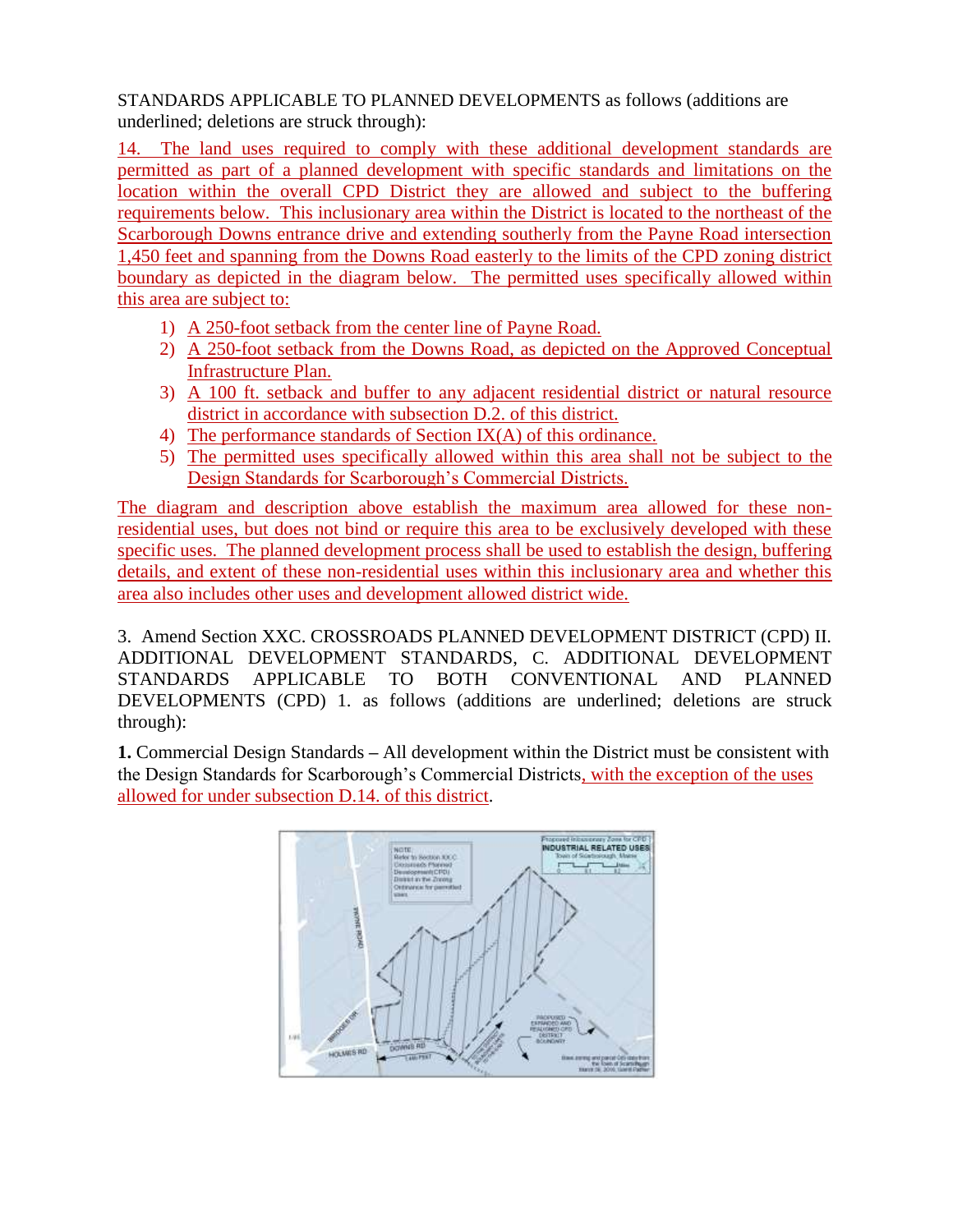# Proposed Amendments to the Crossroads Planned Development District (CPD) of the Town of Scarborough Zoning Ordinance Regarding Landscape and Natural Buffers

BE IT HEREBY ORDAINED by the Town Council of the Town of Scarborough, Maine, in Town Council assembled, that the following amendment to the Zoning Ordinance of the Town of Scarborough, Maine, be and hereby are adopted:

1. Amend Section XXC. CROSSROADS PLANNED DEVELOPMENT DISTRICT (CPD) I. BASIC STANDARDS D. SPACE AND BULK REGULATIONS (CPD) 2. Planned Developments as follows (additions are underlined; deletions are struck through):

All buildings and related parking and access drives must be setback from the boundary of the CPD District in accordance with the following standards and the minimum required setback area shall treated as a buffer in accordance with Section VIII. if applicable. This requirement shall not preclude the construction of streets or utilities that cross the buffer strip.

| <b>Adjacent Zoning District</b>    |           | <b>Minimum Setback</b> |
|------------------------------------|-----------|------------------------|
| A "Residential                     | District" | $100$ feet             |
| Resource                           | or        |                        |
| District"                          | Natural   |                        |
| A "Mixed-Use District"             |           | 50 feet                |
| A "Commercial-Industrial District" |           | 50 feet                |

2. Amend Section XXC. CROSSROADS PLANNED DEVELOPMENT DISTRICT (CPD) II. ADDITIONAL DEVELOPMENT STANDARDS D. ADDITIONAL DEVELOPMENT STANDARDS APPLICABLE TO PLANNED DEVELOPMENTS 8. as follows (additions are underlined; deletions are struck through):

**1. Streetscape Treatment** -- The streetscape along internal streets and driveways within a Planned Development shall exhibit a compact layout, form and scale. The streetscape shall be designed with shade trees on both sides; road widths that are of a compact, urban scale; humanscale street lighting; frequent intersections and crosswalks; and sidewalks. The streetscape of internal streets may also include on-street parking on one or both sides of the streets or driveways.

The streetscape along Haigis Parkway, Route One and Payne Road that border the district shall incorporate a landscaped or natural vegetated buffer strip. The width of the buffer strip shall be a minimum of twenty-five (25) feet when it abuts the Haigis Parkway and fifteen (15) feet when it abuts Route One and Payne Road.

Proposed Amendments to the Crossroads Planned Development District (CPD) of the Town of Scarborough Zoning Ordinance Regarding Earthwork, Extraction and Construction Activities Incidental to Site Development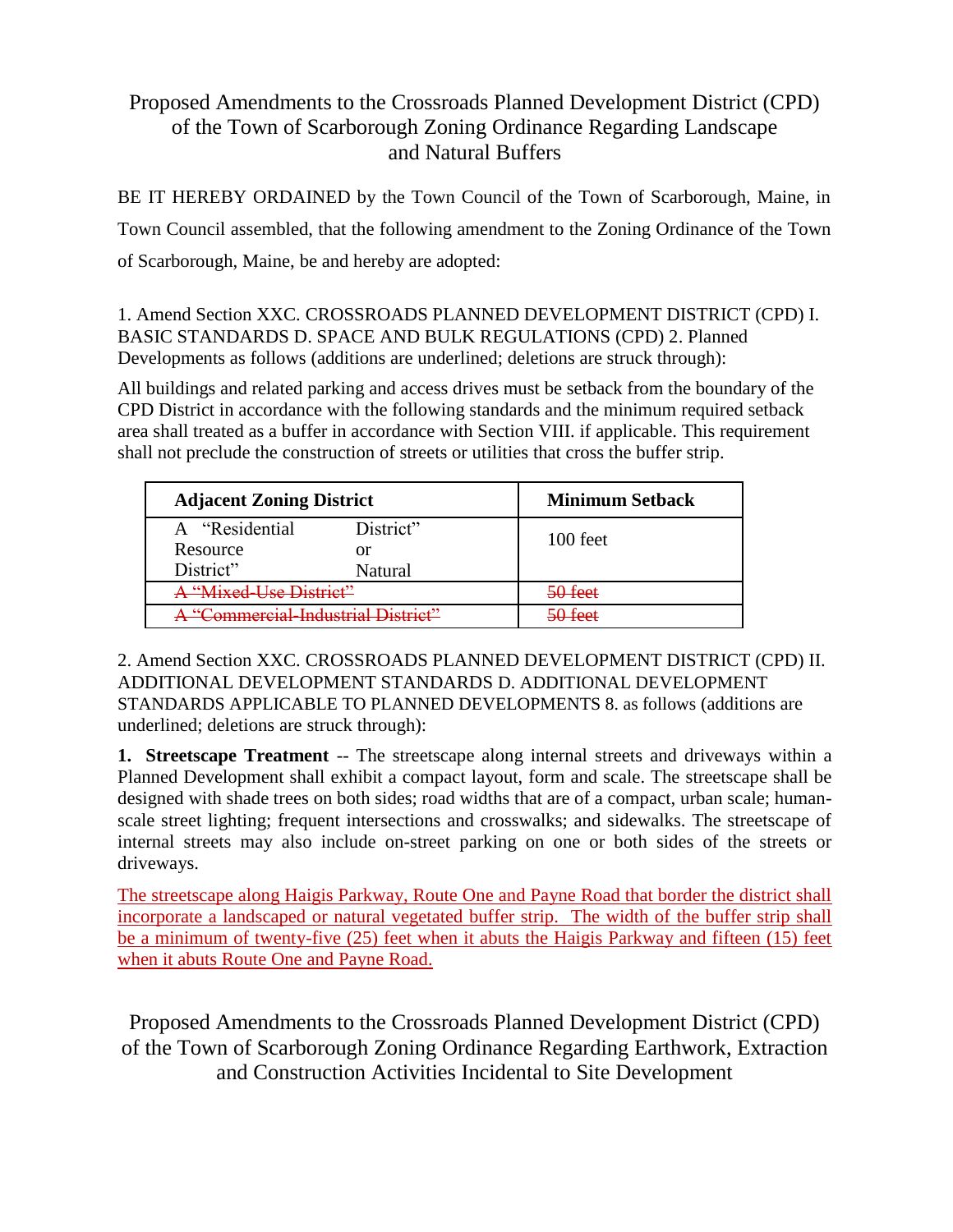BE IT HEREBY ORDAINED by the Town Council of the Town of Scarborough, Maine, in

Town Council assembled, that the following amendment to the Zoning Ordinance of the Town

of Scarborough, Maine, be and hereby are adopted:

Amend Section XXC. CROSSROADS PLANNED DEVELOPMENT DISTRICT (CPD) II. ADDITIONAL DEVELOPMENT STANDARDS D. ADDITIONAL DEVELOPMENT STANDARDS APPLICABLE TO PLANNED DEVELOPMENTS as follows (additions are underlined; deletions are struck through):

15. Earthwork, Material Extraction and Construction Activities Incidental to Site Development

Activities that are typical of earthwork, material extraction and construction including, but not limited to the excavation of earthen material and aggregate, material processing, material stockpiling and storage, and similar activities are allowed in accordance with the following performance standards:

- a. Material extraction and processing allowed for under this subsection shall be for the sole purpose of supporting development, site work and the installation of infrastructure located exclusively within the CPD District.
- b. Notwithstanding contrary provisions in the Extractive Industry Ordinance, excavation may occur below the seasonal high-water table for the purpose of creating water features within the development project. Any excavation below 12 inches above the seasonal high-water table shall be in accordance with a plan approved by the Planning Board. This plan shall include the limits, design and final restoration of the excavation area and its functions and values.
- c. The stockpiling and processing of aggregate and earthen materials shall comply with a site plan and operations plan to be reviewed and approved by the Planning Board. This operations plan shall include: a description and location of the activity; its proximity to existing development within and outside the District; general hours of operation, methods of operation and safeguards in place to mitigate dust, smoke and other environmental factors, and a restoration plan when applicable.
- d. Any deviation and changes to the Operations Plan must be approved in advanced by the Planning Director with consultation with other town staff and departments.

# Vote: 7 Yeas.

**Order No. 18-032, 7:00 p.m. Public Hearing and second reading on the proposed amendments to the Town of Scarborough Zoning Map.** *[Crossroads Holdings LLC]* Dan Bacon of Gorrill Palmer reviewed the proposed changes before the Town Council. Mr. Bacon reviewed the map amendment.

Chairman Donovan opened the public hearing. There being no comments either for or against, the hearing was closed at 8:13 p.m.

Motion by Councilor Caterina, seconded by Councilor Rowan, to move approval of the second reading on the proposed amendments to the Town of Scarborough Zoning Map.

Motion by Councilor Caiazzo, seconded by Councilor Babine, to move approval to amend the main motion to include the language recommended by the Town Planner as follows: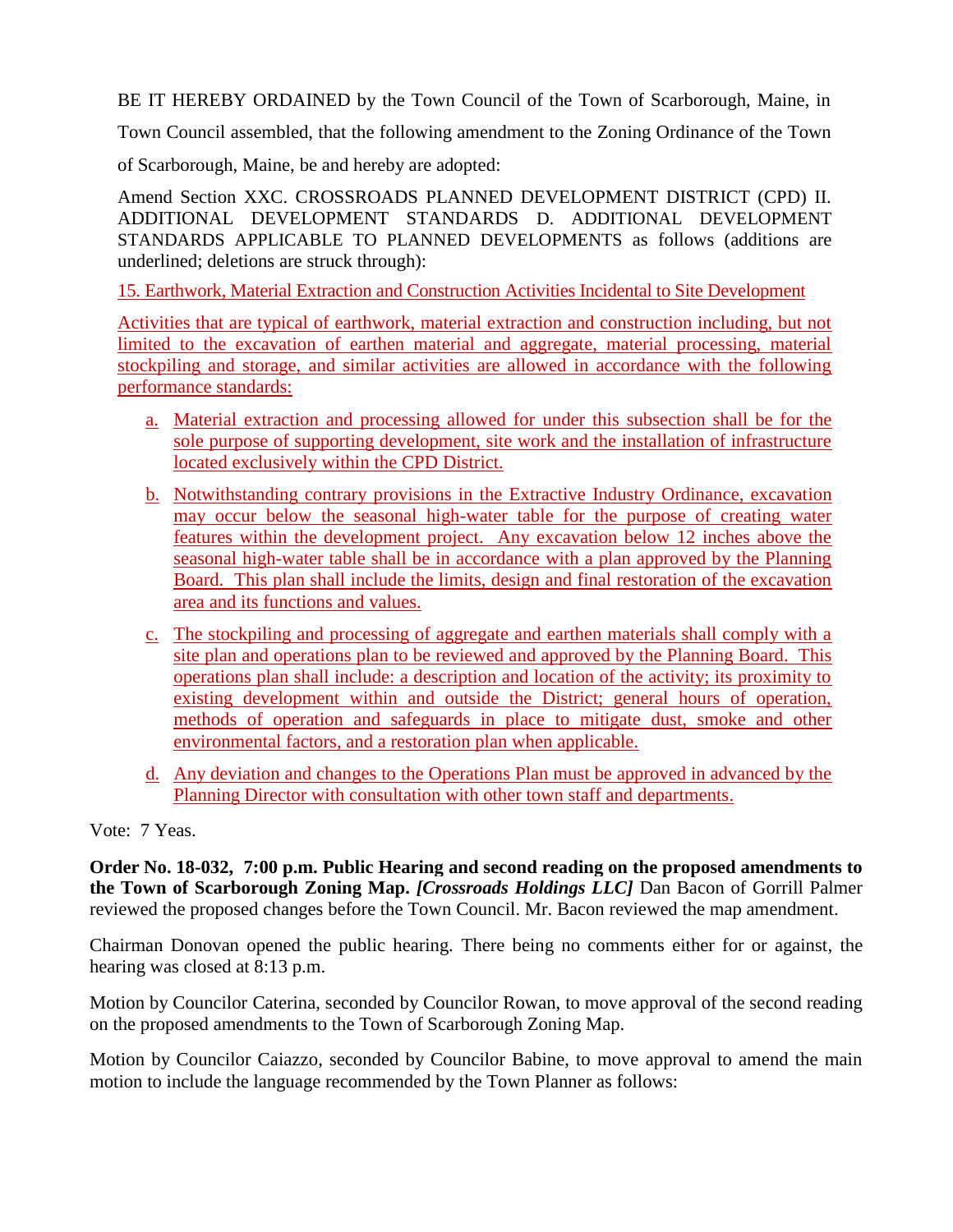BE IT HEREBY ORDAINED by the Town Council of the Town of Scarborough, Maine, in Town Council assembled, that the following amendment to the Zoning Ordinance of the Town of Scarborough, Maine, be and hereby are adopted:

Excerpt from Zoning Ordinance, Section II: -------------------------

### *C. ZONING MAP*

The districts are shown on the Zoning Map. The Zoning Map is the document entitled "Town of Scarborough Maine GIS Zoning Map," as such may be amended from time to time pursuant to section II (G) or section II (I) of this Ordinance, which document shall be maintained in digital electronic form in the Town's geographic information system database and in printed form in the office of the Town Clerk. Additional printed copies shall also be available in the Planning and Code Enforcement offices. [Amended 12/15/2004]

The Zoning Map is hereby incorporated in and made a part of this Ordinance and shall be final authority as to the current status of district locations. Where uncertainty exists with respect to district boundaries as shown upon the Zoning Map, the following rules shall apply: [Amended 12/15/2004]

**1.** Unless otherwise indicated, district boundary lines are the centerlines, plotted at the time of adoption of or pertinent amendment to the Zoning Map, of streets, alleys, parkways, waterways, or rights-of-way of public utilities and railroads or such lines extended. [Amended 12/15/2004]

**2.** Unless otherwise indicated, where a district boundary apparently follows a property line, it shall be interpreted as such. Such property line shall be interpreted as one existing at the time of enactment or amendment of this Zoning Map. If any boundary as surveyed shall be different than as shown on the Zoning Map, such surveyed boundary shall control.

**23**. Other district boundary lines which are not listed in the preceding or following paragraph shall be considered as lines paralleling a street and at distances from the center lines of such streets as indicated by the Zoning Map. In the absence of a written dimension, the graphic scale on the Zoning Map shall be used. [Amended 12/15/2004]

**34.** Whenever uncertainty or a dispute exists as to the exact location of a district boundary line, the exact location of said line shall be determined by the Board of Appeals pursuant to Section V, B, 4, (f). [Amended 12/15/2004

Vote 6 Yeas. 1 Nay [Councilor Rowan].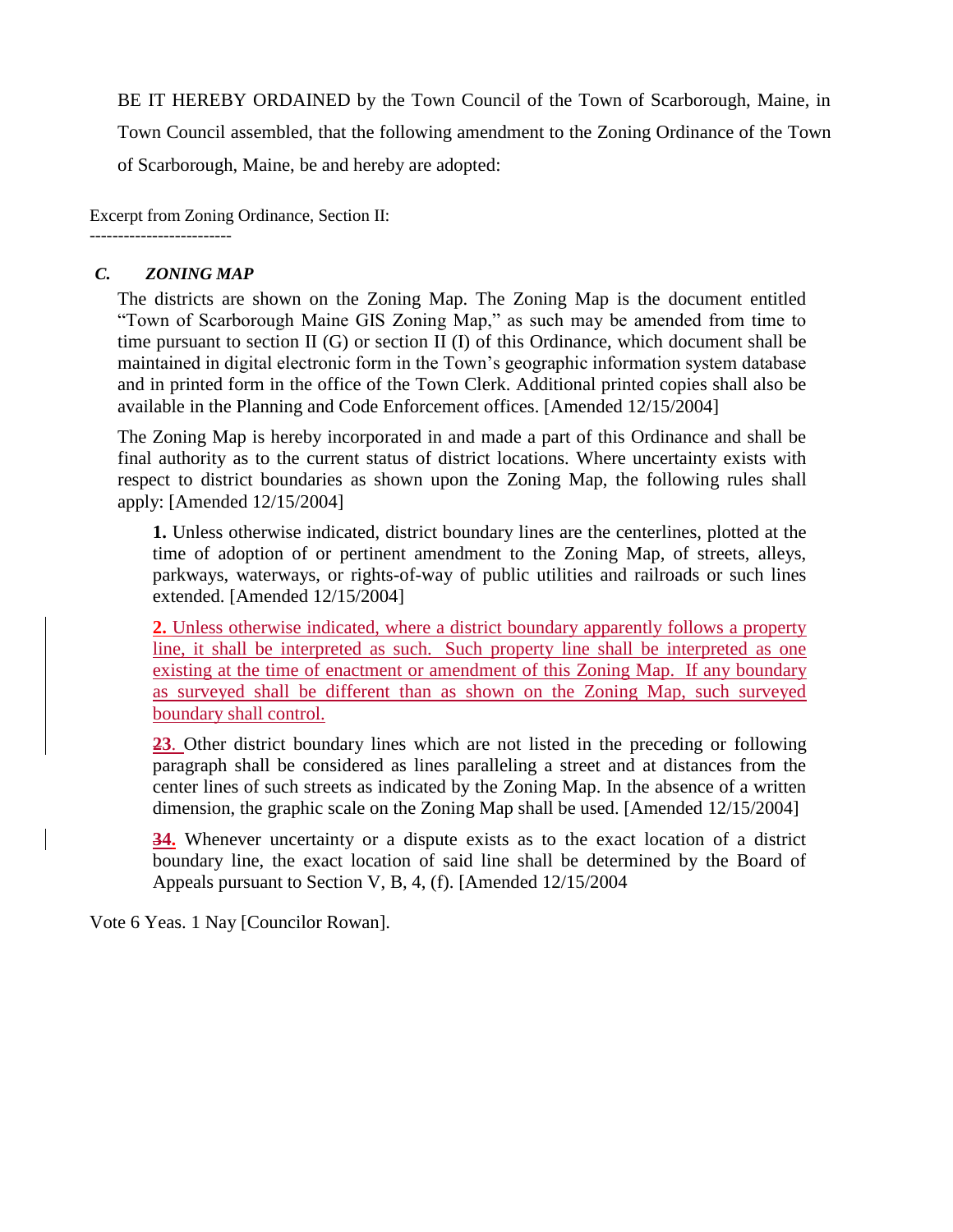BE IT HEREBY ORDAINED, by the Town Council of the Town of Scarborough, Maine, in Town Council assembled, that the following amendment to the Official Zoning Map of the Town of Scarborough, Maine, be and hereby are adopted:



Vote on main motion as amended: 7 Yeas.

**Order No. 18-036, 7:00 p.m. Public Hearing and action on the renewal requests for a Special Amusement Permit from the following businesses: Black Point Inn, located at 510 Black Point Road; Bayley's Campground, located at 274 Pine Point Road; Migis Hotel Group Higgins Beach LLC d/b/a Higgins Beach Inn, located at 34 Ocean Avenue; Libby-Mitchell Post 76, located at 40 Manson Libby Road; Loyal Order of Moose, located a 19 Spring Street; The Landing at Pine Point, located at 353 Pine Point Road, Clambake Inc. located at 352 Pine Point Road, Bayley's Lobster Pound located at 78 King Street; Togello, LLC, d/b/a The Garage BBQ, located at 3 East Grand Avenue and O'Reilly's Cure located 264 US Route One.** *[Town Clerk]* Chairman Donovan opened the public hearing. The following individuals spoke on this Order.

• Cliff Moulton from the Ross Road spoke on his concerns with Bayley's Campground and the loud noise that comes from this establishment. He would like to see the Good Neighbor Noise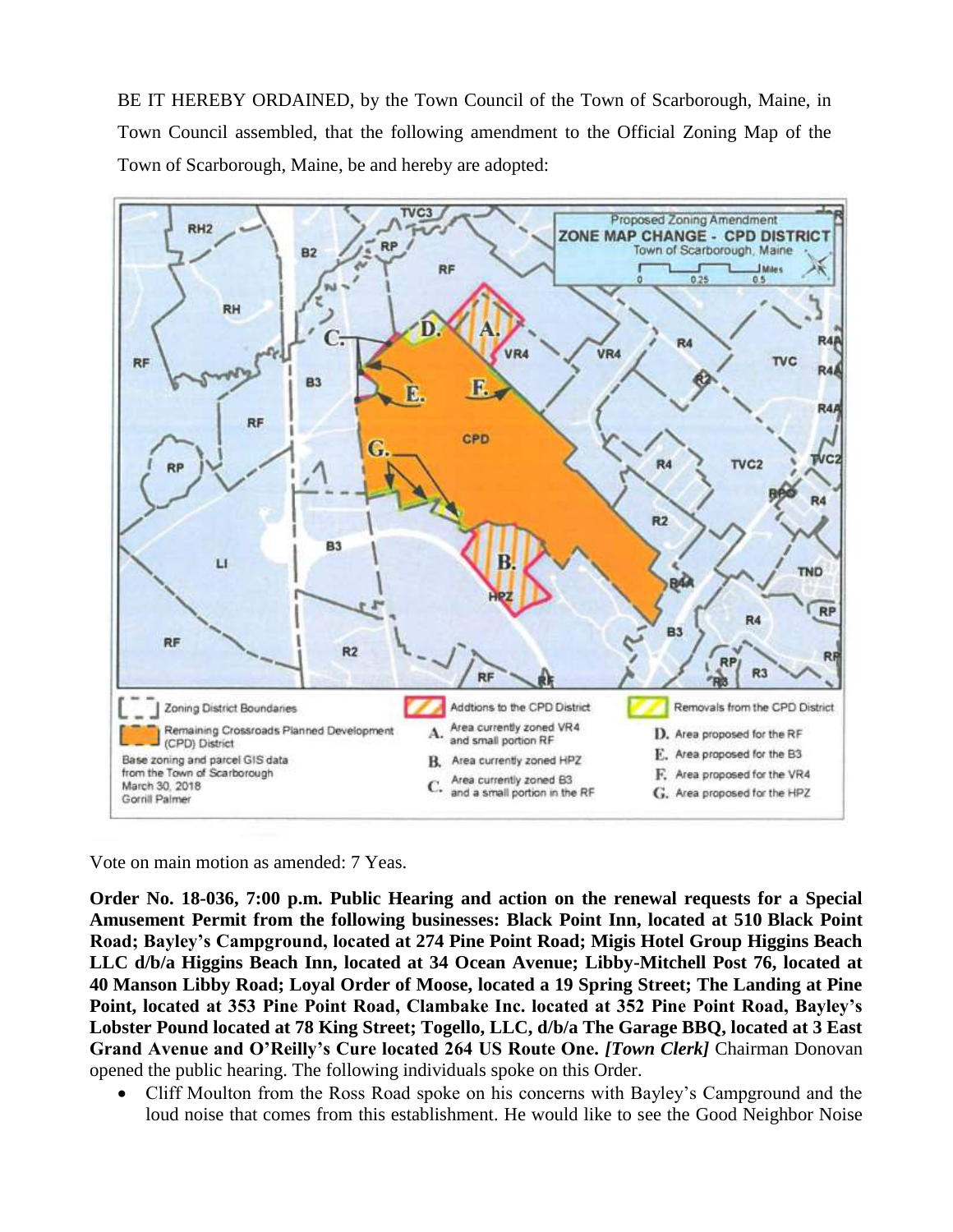Ordinance enforced. He asked that the permit be issued with conditions as they continually disobey the ordinance.

- Laura-Lee Downs of Jones Creek Drive voiced her concerns with how late the music would go at the Bait Shed. I want to be a good neighbor and work things out. If reasonable hours, I understand.
- Susan Bayley Clough, owner of the Bait Shed and the Garage BBQ. We do consider our neighborhood and we are easily accessible. Entertainment would only be in the afternoon. We work together and we are vested in the community.

There being no further comments, the hearing was closed the hearing at 8:36 p.m.

Motion by Councilor Caterina, seconded by Councilor Babine, to move approval on the renewal requests for a Special Amusement Permit from the businesses listed in Order No. 18-036.

Vote: 7 Yeas.

**Order No. 18-037, 7:00 p.m. Public Hearing and action on the new request for a Food Handlers License from Angela Wallace-Houle, d/b/a Sweet Frog Frozen Treats ME 2LLC, located at 300 Gallery Blvd.** *[Town Clerk]* The Town Clerk gave a brief overview on this Order. Chairman Donovan opened the public hearing. There being no further comments either for or against the hearing was closed at 8:46 p.m.

Motion by Councilor Caterina, seconded by Councilor Caiazzo, to move approval on the new request for a Food Handlers License from Angela Wallace-Houle, d/b/a Sweet Frog Frozen Treats ME 2LLC, located at 300 Gallery Blvd.

Vote: 7 Yeas.

# **OLD BUSINESS:**

**Order No. 18-028. Second reading on the proposed Municipal/School Budgets for FY2019.** *[Town Manager]* Thomas J. Hall, Town Manager, gave a brief overview on the proposed FY2019 Budget.

The following individuals spoke on this Order:

- Susan Hamill of Bay Street spoke on the proposed budget. She felt that no real effort was being made to bring the tax increase down. She felt that there should be no tax increase this year. She felt that the last election was a vote to listen to us. We deserve an honest budget.
- Ben Howard of Oak Dale Drive stated that he had met with the Superintendent and the School's Finance Committee and had a better understanding of what the budget entailed. He looked at the contractual agreements and compared them to surrounding communities. He found that Scarborough Teachers receive a higher percentage in pay increases then surrounding community.
- Paula O'Brien of Pond View Drive also spoke on the proposed budget and felt that the taxpayers would not be getting a tax reduction. The residential taxpayer deserves a break. Keep the budget under 3%. She felt there was plenty of places where both sides could remove money from their budget.

Motion by Councilor Babine, seconded by Councilor Caterina, to move approval of the second reading on the proposed Municipal/School Budgets for FY2019.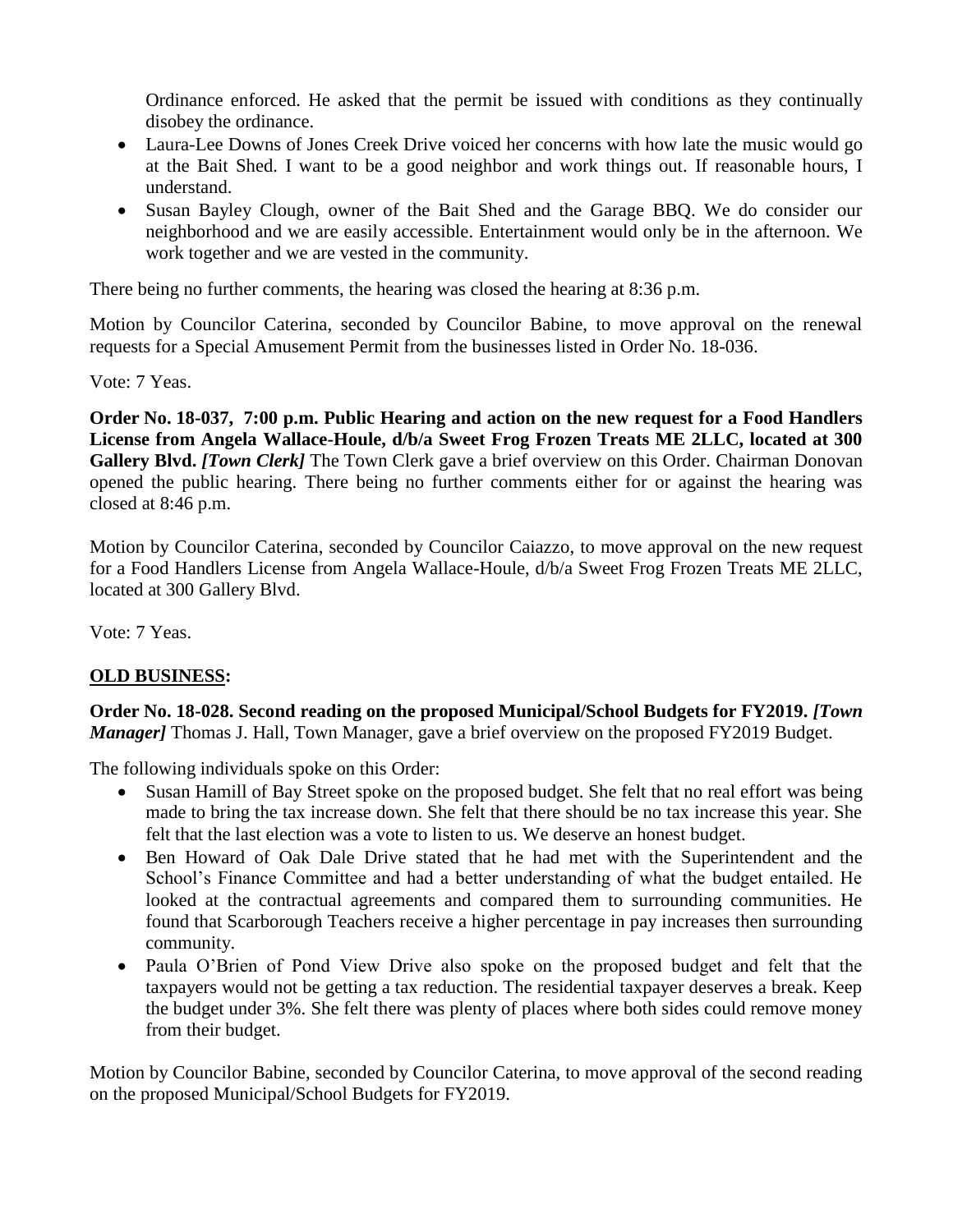Motion by Councilor Hayes, seconded by Councilor Caterina, to move approval to amend the main motion and accept the Finance Committee's recommendation to reduce the proposed FY2019 Budget by the amount of \$204,522 and to recommend to the Assessor an increase of \$350,000 in overlay for a new Net Budget of \$65,891,542.

Vote on Amendment: 7 Yeas.

Motion by Councilor Foley, seconded by Councilor Babine, to move approval to amend the main motion as amended, to reduce the Municipal Budget by an additional \$177,000, in benefits of nonunion merit and salary adjustments resulting in a new Gross Municipal Operating Budget of \$34,2146,652.

Vote on Amendment:

2 Yeas.

5 Nays [Chairman Donovan, Councilors Babine, Caterina, Caiazzo & Rowan].

Motion by Councilor Foley, seconded by Councilor Babine, to move approval to amend the main motion as amended, to reduce the Education Budget by \$300,000, resulting in a new Gross Education Operating Budget of \$49,963,320.

Vote on Amendment:

2 Yeas.

5 Nays [Chairman Donovan, Councilors Babine, Caterina, Caiazzo & Rowan].

Main Motion as Amended:

# **Budget Order for Fiscal Year 2019**

Be it ordered that the Scarborough Town Council will hold the second reading on the Fiscal Year 2019 Budget **Wednesday, May 16, 2018,** on the line item appropriations and expenditures for all offices, agencies and departments of the Town as follows, and approves other additional operating expenditures which may result from the receipt of Federal or State funds or other grants and subsidies not requiring local taxation:

| <b>SUMMARY MUNICIPAL OPERATING BUDGET 2019</b> |              |  |
|------------------------------------------------|--------------|--|
| <b>TOTAL EXECUTIVE</b>                         | \$2,118,414  |  |
| TOTAL HUMAN RESOURCE/GENERAL ASSISTANCE        | 323,651      |  |
| TOTAL FINANCE ALL DIVISIONS                    | 1,088,391    |  |
| TOTAL MUNICIPAL INFORMATION SYSTEMS            | 1,443,506    |  |
| TOTAL PLANNING DEPARTMENT ALL DIVISIONS        | 1,054,531    |  |
| TOTAL COMMUNITY SERVICES ALL DIVISIONS         | 2,845,770    |  |
| TOTAL LIBRARY NET - TOWN APPROPRIATION         | 1,152,091    |  |
| <b>TOTAL SEDCO</b>                             | 239,402      |  |
| TOTAL FIRE ALL DIVISIONS                       | 5,294,335    |  |
| TOTAL POLICE ALL DIVISIONS                     | 6,549,910    |  |
| TOTAL PUBLIC WORKS ALL DIVISIONS               | 6,738,269    |  |
| <b>TOTAL DEBT</b> (Town Only)                  | 5,579,904    |  |
| <b>MUNICIPAL TOTALS</b>                        | \$34,428,174 |  |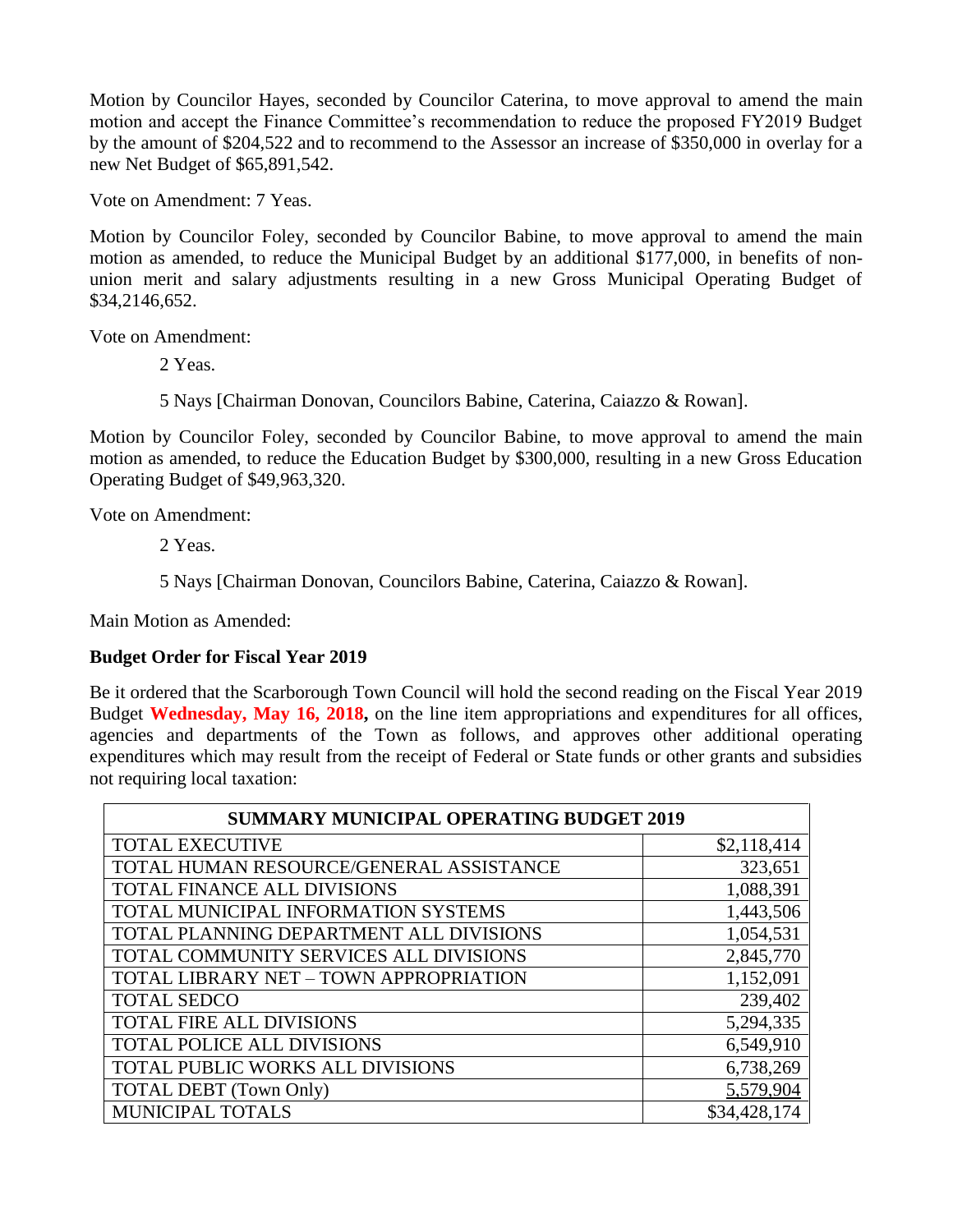Be it further ordered**,** that the Scarborough Town Council hereby appropriates the sum of **\$200,000** for Resident Senior Property Tax Relief as authorized under – Chapter 313 – Property Tax Assistance Ordinance; and,

Be it further ordered, that the Scarborough Town Council hereby appropriates, for school purposes, the Education Operating Budget (including school debt), the sum of **\$48,526,504** and the Town of Scarborough raises as the local share for the Education Operating Budget, the sum of **\$44,705,600** and,

Be it further ordered, that the Scarborough Town Council hereby appropriates, for school purposes, the Education Adult Education and Food Services, the sum of **\$1,736,816** and the Town of Scarborough raises as the local share for the Education Adult Education and Food Services Budgets, the sum of **\$286,792** and,

Be it further ordered, that the Town Council hereby authorizes the Chairperson of the Town Council to sign the Municipal Expenditure Warrant approving all expenditures paid at the regular meetings of the Town Council and;

Be it further ordered, that the Town of Scarborough hereby adopts the **Schedule of License, Permit and Application Fees** as presented and attached hereto – Chapter 311 – Town of Scarborough, Schedule of License, Permit and Application Fees, for Budget Presentation FY 2019; and,

Be it further ordered, that the Town of Scarborough hereby appropriates the Town's due portion of the County Tax, in the amount of **\$2,827,079** for the period July 1, 2018 through June 30, 2019; and,

Be it further ordered, that the Scarborough Town Council hereby appropriates for capital purposes, the sum of **\$1,238,730** for school capital programs and **\$1,408,321** for town capital equipment and **\$1,237,750** for town capital improvements; for a total Capital Budget of **\$3,884,801** to be funded from property taxes, lease and bond arrangements and other local, state and federal sources; and,

Be it further ordered, that the Total Gross Budget of **\$92,925,429** this total less estimated revenues and other credits of **\$27,033,887** result in a Net Appropriation of **\$65,891,542**, which shall be raised from taxation. The Scarborough Town Council further fixes **Monday, October 15, 2018**, and **Friday, March 15, 2019,** as the dates upon each of which one-half of such tax is due and payable, and pursuant to 36 M.R.S.A. Section 505.4 with interest to accrue upon taxes due and unpaid after each such date at the rate of **8.00%** per annum.

Be it further ordered, that in accordance with 36 M.R.S.A Section 506, the Tax Collector/Treasurer is authorized to accept prepayment of taxes not yet committed or prior to any due date and pay no interest thereon. In accordance with 36 M.R.S.A. Section 506-A, a taxpayer that pays an amount in excess of that finally assessed shall be repaid the amount of overpayment plus interest from the date of overpayment at the annual rate of **4.00%.**

Be it further ordered, that the Town Council hereby authorizes the Finance Director-Tax Collector/Treasurer or Deputy Tax Collector/Treasurer to withhold monies payable to the Town of Scarborough to cover taxes due pursuant to M.R.S.A. Title 36, Section 905; to sign on behalf of the Town, the necessary deeds and liens and tax settlements; and to invest funds in accordance with M.R.S.A. Title 30-A, Section 5706; in accordance with 36 M.R.S.A. Section 906, the Tax Collector/Treasurer is authorized to apply any tax payment received as payment for any property tax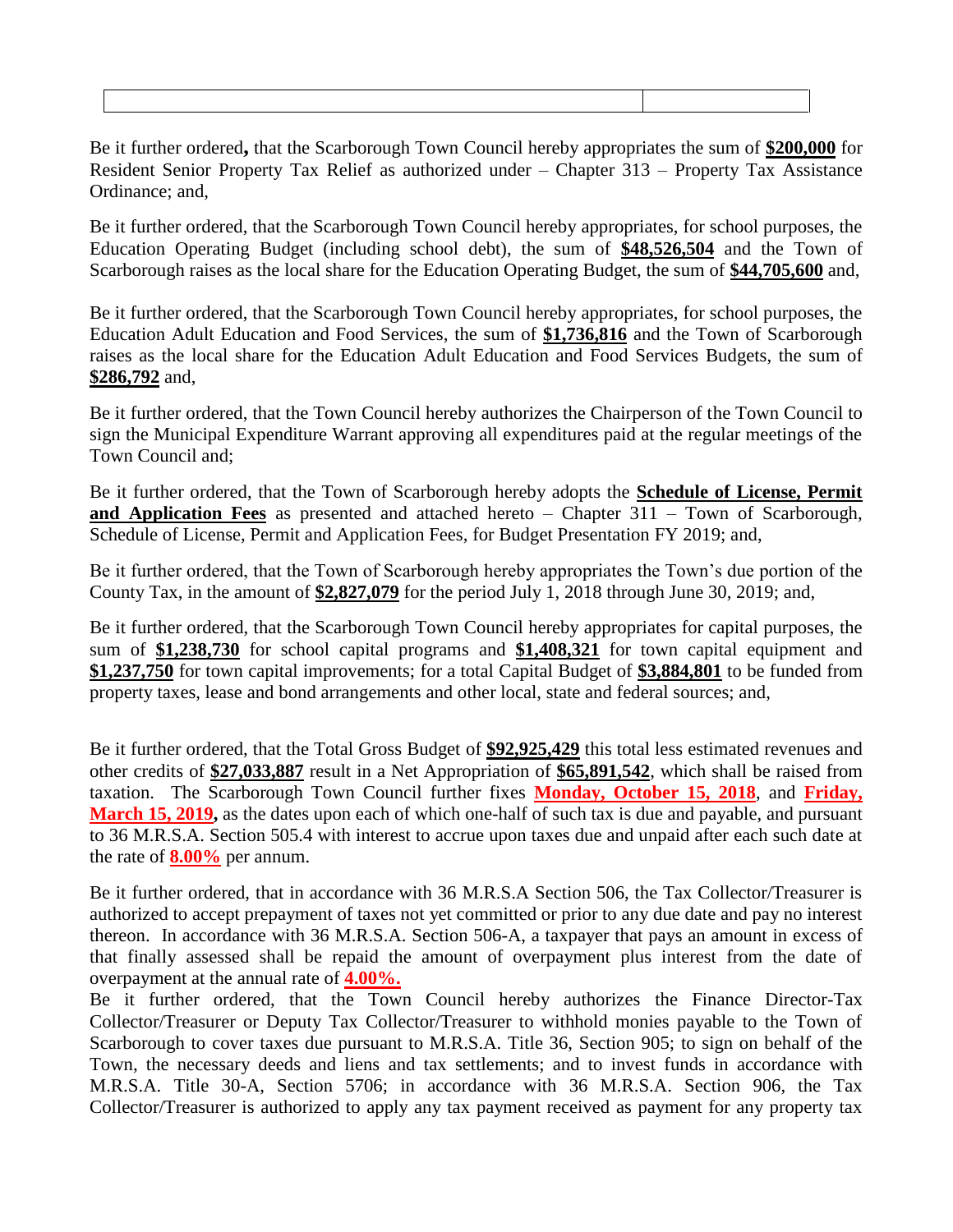against outstanding or delinquent taxes due on that property in chronological order beginning with the oldest unpaid tax bill and processed in the order of liens and fees, interest and then to principal and, after the date of perfection of the tax, the Tax Collector/Treasurer is authorized to discharge any obligation to collect unpaid property taxes in the amount of \$5.00 or less and remove same from the municipal books, pursuant to 36 M.R.S.A. Section 970-A.

Be it further ordered, that in the event that that the 2019 Municipal Budget exceeds the Property Tax Levy Limit for fiscal 2019, pursuant to Title 30-A, Section 5721-A of the Maine Revised Statutes, as amended, it is the intent of the Town Council to increase the commitment to greater than the Property Tax Levy Limit.

#### **CHAPTER 311 TOWN OF SCARBOROUGH SCHEDULE OF LICENSE, PERMIT AND APPLICATION FEES**

| <b>Chapter 402a – Electrical Permit Fees</b>                                                                                                        | Fee                   |
|-----------------------------------------------------------------------------------------------------------------------------------------------------|-----------------------|
| Administrative Fee [for each application] (adopted 05/06/09)                                                                                        | \$30.00               |
| <b>RESIDENTIAL</b>                                                                                                                                  |                       |
| Minimum Fee (amended 05/06/09)                                                                                                                      | \$30.00               |
| Square footage of any structure (adopted 05/06/09)                                                                                                  | \$0.05                |
| Service Inspection (adopted 05/06/09)                                                                                                               | \$30.00               |
| Each Garage - Under, Attached, Unattached (amended 05/06/09)                                                                                        | \$30.00               |
| <b>RENOVATIONS</b>                                                                                                                                  |                       |
| Rewiring Complete Existing Home - Same as New                                                                                                       |                       |
| Each Room (amended 05/05/04)                                                                                                                        | \$15.00               |
| Meter and Panel Upgrade (amended 05/06/09)                                                                                                          | \$30.00               |
| Alarm/Low Voltage (adopted 05/06/09)                                                                                                                | \$30.00               |
| Pools, In-Ground or Above (amended 05/06/09)                                                                                                        | \$30.00               |
| Storage or Utility Buildings (amended 05/06/09)                                                                                                     | \$30.00               |
| <b>COMMERCIAL</b>                                                                                                                                   |                       |
| Minimum Fee                                                                                                                                         | \$30.00               |
| Square Footage of Any Structure (adopted 05/06/09)                                                                                                  | \$0.05                |
| All Signs - Each (amended 05/05/04) (amended 05/06/09)                                                                                              | \$30.00               |
| Yard Lights - Up to 6 (amended 05/05/04) (amended 05/06/09)                                                                                         | \$40.00               |
| Each Additional over 6 Yard Lights (amended 05/06/09)                                                                                               | \$10.00               |
|                                                                                                                                                     |                       |
| Chapter 404a – Local Plumbing Permit Fees Internal Permit Fee Schedule<br>Administrative Fee [for internal permit applications](adopted 05/07/2014) | <b>Fee</b><br>\$20.00 |
| 1. The minimum permit fee is: (amended 05/06/09)(amended 02/16/2011)                                                                                | \$40.00               |
|                                                                                                                                                     |                       |
| 2. The fixture fee for all fixtures is per fixture and is:<br>The fixture fees are no longer on a sliding scale.                                    |                       |
| (amended 05/06/09)(amended 02/16/2011)                                                                                                              | \$10.00 ea.           |
| <b>EXTERNAL PERMIT FEE SCHEDULE COMPLETE SYSTEM</b>                                                                                                 |                       |
| Non-engineered System (amended 05/06/09)(amended 02/16/2011)                                                                                        | \$250.00              |
| Primitive Disposal System (includes alternative toilet) (amended 05/06/09)                                                                          | \$130.00              |
| Engineered System (amended 05/06/09)                                                                                                                | \$250.00              |
| SYSTEM COMPONENTS (INSTALLED SEPARATELY)                                                                                                            |                       |
| Treatment Tank (amended 05/06/09)(amended 02/16/2011)                                                                                               | \$150.00              |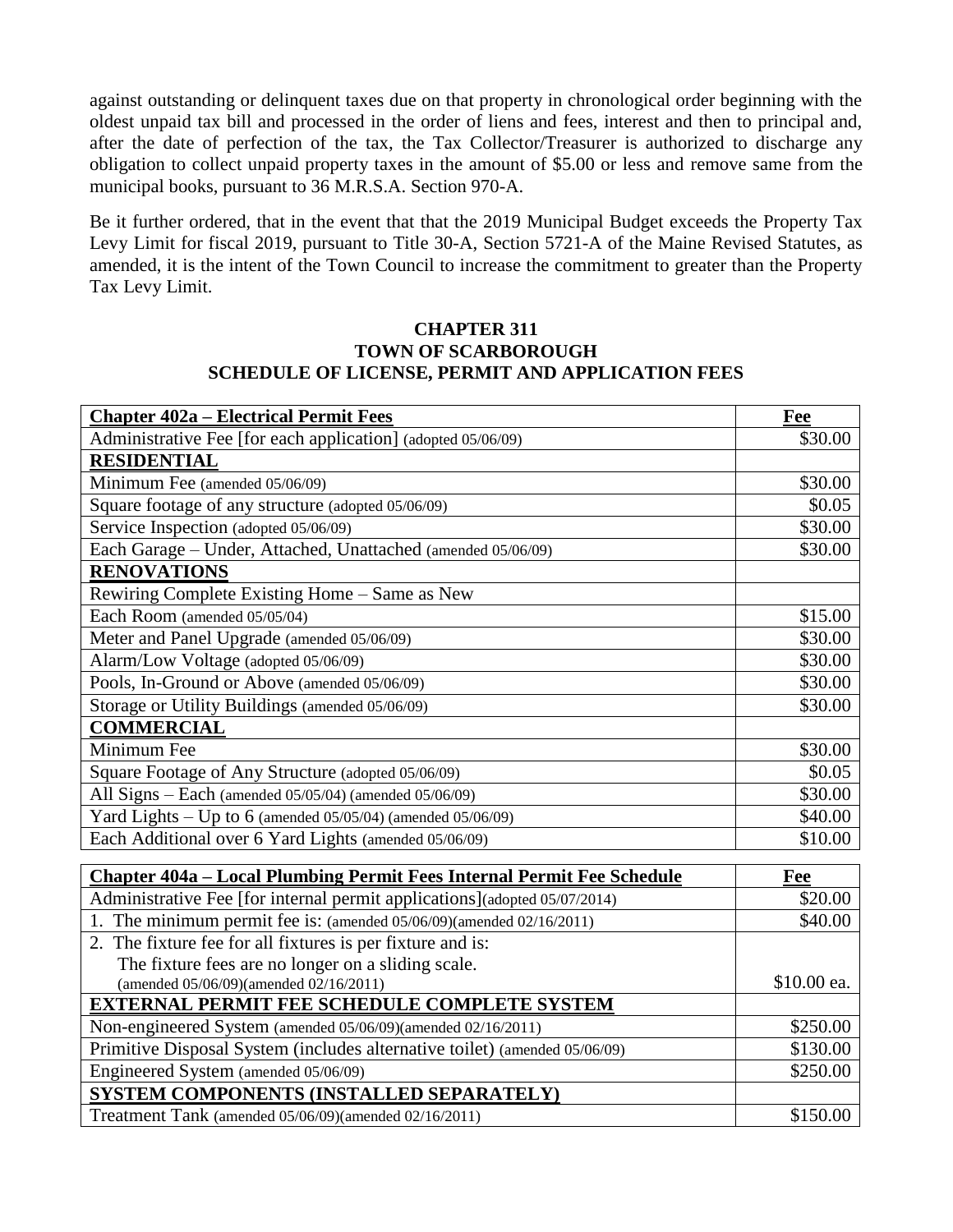| Holding Tank (amended 05/06/09)                      | \$130.00 |
|------------------------------------------------------|----------|
| Alternative Toilet (amended 05/06/09)                | \$65.00  |
| Disposal Area (amended 05/06/09)(amended 02/16/2011) | \$150.00 |
| Engineered Disposal Area (amended 05/06/09)          | \$200.00 |
| Separated Laundry Disposal Area (amended 05/06/09)   | \$50.00  |
| <b>OTHER</b>                                         |          |
| External Permit Amendments (adopted 05/07/2014)      | \$75.00  |
| Seasonal Conversion Permit (amended 05/06/09)        | \$65.00  |

| <b>Chapter 405 – Zoning</b>                                                                             | Fee             |  |
|---------------------------------------------------------------------------------------------------------|-----------------|--|
| Requests for Zoning Amendments (Not from Planning Board or Town Council)                                | \$250.00        |  |
| Contract Zoning - Non-Refundable Application Fee (11/20/02)(amended 05/05/04)                           | \$500.00        |  |
| Zoning Determination Letter (adopted 05/07/2014)                                                        | \$35.00         |  |
| Planning Administrative Review Fee (adopted 05/07/2014)                                                 | \$75.00         |  |
| Review Fee for Private Way Registration (amended 06/02/04)                                              | \$100.00        |  |
| One (1) Dwelling Unit Credit (as per Section VIID(E)1, Development Transfer                             |                 |  |
| <i>Provisions</i> ) (July 18, 2007)                                                                     |                 |  |
| Affordable Housing In-Lieu Fee Per Dwelling Unit [Adopted 11/06/2013]                                   | \$20,000        |  |
| <b>CODE ENFORCEMENT -</b>                                                                               |                 |  |
| Building Permit Fees [-a minimum of] (amended 05/06/09)                                                 | \$35.00         |  |
| Residential / Commercial Unfinished, per square foot                                                    |                 |  |
| (amended 05/05/04) (amended 05/03/06)                                                                   | \$0.20          |  |
| Residential / Commercial Finished, per square foot                                                      |                 |  |
| (amended 05/05/04) (amended 05/03/06)                                                                   | \$0.40          |  |
| Renovations/Remodels/Alterations/Minor Additions, Residential/Commercial                                | \$10.00 per     |  |
| (adopted 05/07/2014)                                                                                    | \$1,000 of est. |  |
|                                                                                                         | cost of         |  |
|                                                                                                         | construction    |  |
| Sheds less than 250 SF(adopted 05/07/2014)                                                              | \$35.00         |  |
| Minimum Application Fee - Will be applied toward the building permit when issued.                       |                 |  |
| Applies to new construction and renovations over 1,000 square feet.                                     | \$110.00        |  |
| First Offense Double the Permit Fee                                                                     |                 |  |
| Each Offense Thereafter Triple the Permit Fee                                                           |                 |  |
| Demolition Permit Fees (amended 05/05/04) (amended 05/06/09)(amended 05/02/2012)                        | \$50.00         |  |
| Zoning Board Of Appeals - Per Appeal (amended 05/05/04)                                                 | \$250.00        |  |
| Certificate of Occupancy/Change of Use Fee [no charge if in conjunction with other                      | \$50.00         |  |
| active permits) (adopted 05/06/09) (amended 05/07/2014)                                                 |                 |  |
| <b>Sign Permit Fees</b>                                                                                 |                 |  |
| Permanent Signs – each (amended 05/05/04) (amended 05/06/09)                                            | \$35.00         |  |
| Temporary Signs – each (amended 05/05/04) (amended 05/06/09)                                            | \$35.00         |  |
| Plus Deposit Required (refundable deposit for removal of sign) (10/02/02)                               | \$300.00        |  |
| Temporary Storage Containers - Per Application (10/01/97) (amended 05/05/04)                            | \$25.00         |  |
| Heating Appliance Permit (adopted 05/07/2014)                                                           | \$35.00         |  |
| The fees for electrical permits, plumbing permits and building permits shall include one inspection of  |                 |  |
| the work covered by each permit. Typically permits include the following inspections:<br>A)             |                 |  |
| Foundation; B) Bed bottom for leech fields; C) Leech bed; D) Electrical; E) Plumbing; F) Framing;       |                 |  |
| and, G) Certificate of Occupancy. For each re-inspection thereafter, per-permit, a fee of \$50 shall be |                 |  |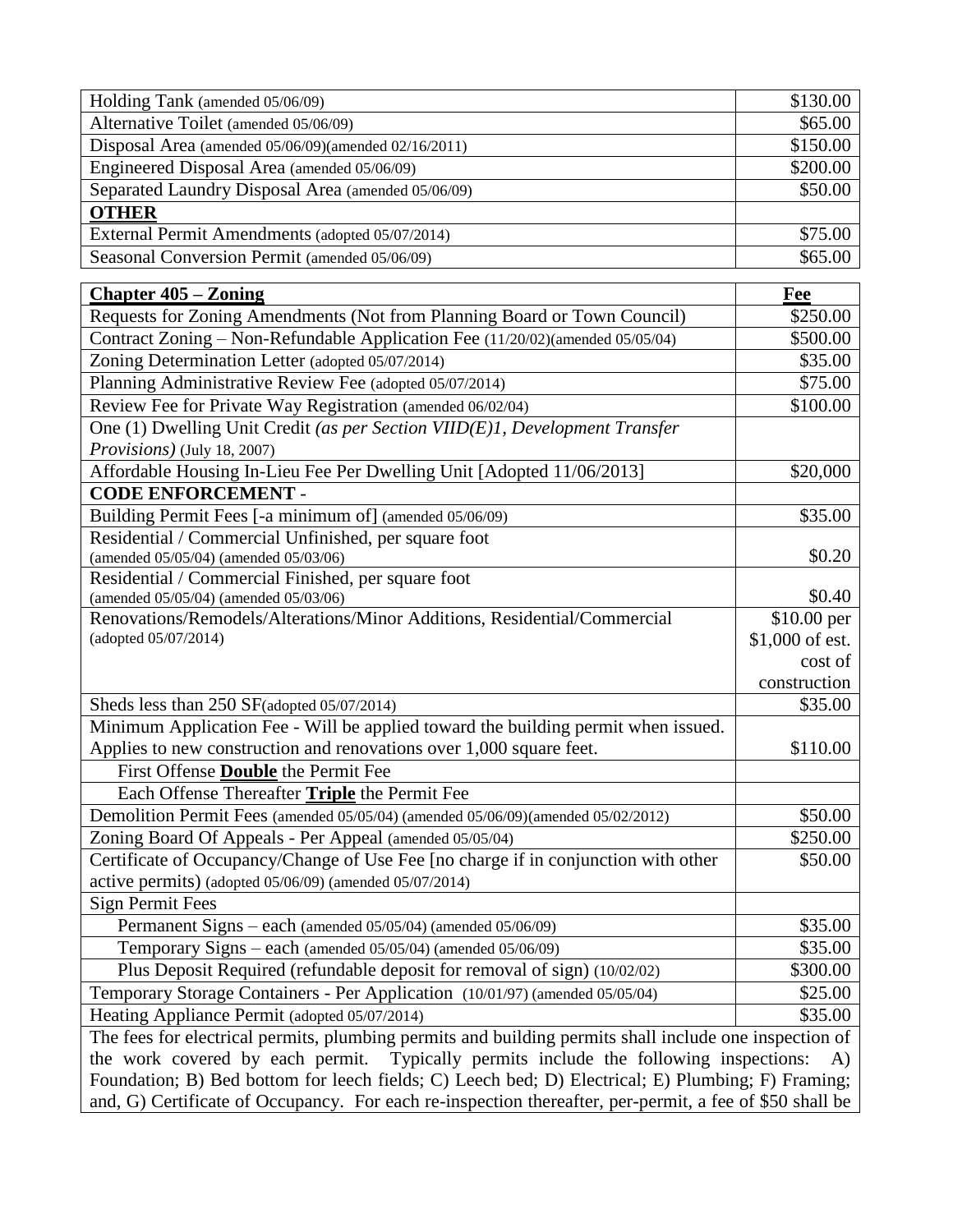charged. If a re-inspection is required because the permit holder called for an inspection before the work was ready for inspection, such re-inspection shall not occur for at least two (2) weeks, unless the permit holder pays a surcharge of \$200 in addition to the \$50 re-inspection fee. For after the fact Certification of Occupancy/Change of Use Permits and Inspections, the fee is doubled (amended 10/06/04) (amended 05/07/2014)

| <b>Chapter 405A - Floodplain Management</b> | Fee     |
|---------------------------------------------|---------|
| Non-Refundable Permit Application Fee       | \$50.00 |

| <b>Chapter 405B - Site Plan Review</b>                                          | <b>Fee</b> |
|---------------------------------------------------------------------------------|------------|
| Site Plan Application Fee (plus fee per Square Feet)(adopted 05/07/2014)        | \$500.00   |
| Site Plan Amendment Fee (plus fee per Square Feet) (adopted 05/07/2014)         | \$250.00   |
| Under 1,000 Square Feet (amended 05/07/2014)                                    | \$0.00     |
| 1,000 to 2,000 Square Feet (amended 05/07/2014)                                 | \$250.00   |
| $>2,000$ to 5,000 Square Feet (amended 05/07/2014)                              | \$500.00   |
| $>5,000$ to 10,000 Square Feet (amended 05/07/2014)                             | \$1,000.00 |
| $>10,000$ Square feet and over, plus \$25.00 per 1,000 above 10,000 square feet |            |
| (amended 05/07/2014)                                                            | \$1,000.00 |

| <b>Chapter 405C – Shoreland Zoning</b>                                        | Fee      |
|-------------------------------------------------------------------------------|----------|
| Planning Board Review (adopted 05/07/2014)                                    | \$250.00 |
|                                                                               |          |
| <b>Chapter 406 - Subdivision Review</b>                                       | Fee      |
| Subdivision Application Fee (plus fee per lot) (adopted 05/07/2014)           | \$750.00 |
| Subdivision Amendment Application Fee (plus fee per lot) (adopted 05/07/2014) | \$250.00 |
| Charge Per Lot (amended 05/05/04)                                             | \$175.00 |

| <b>Chapter 407 - Septic Tank Sludge Disposal Fees</b>                        | Fee    |
|------------------------------------------------------------------------------|--------|
| Field Spread - per gal. (amended 05/05/04)                                   | \$0.04 |
| Holding Tank - per gal. (amended 05/05/04)                                   | \$0.08 |
| Disposal Of Treatment Plant Sludge S.S.D. Only - per gal. (amended 05/05/04) | \$0.08 |
| Disposal Of Industrial Sludge & Wastes - per gal. (amended 05/05/04)         | \$0.08 |
| Grey Water 2,000 Gallons, Maximum Load - per load (amended 05/05/04)         | \$4.00 |

| <b>Chapter 408 - Extractive Industry, Waste Control, Landfill, And Land</b>       |          |
|-----------------------------------------------------------------------------------|----------|
| <b>Reclamation</b>                                                                | Fee      |
| Plan Review Fee - Minimum fee (amended 05/05/04) (amended 05/07/2014)             | \$250.00 |
| Additional Fee Per Acre In Excess Of 10 Acres - Per additional acre over 10 acres |          |
| (amended $05/05/04$ )                                                             | \$15.00  |

| <b>Chapter 410 - Road Impact Fee Ordinance And Designating Approved Projects</b>                     |                 |   |              |
|------------------------------------------------------------------------------------------------------|-----------------|---|--------------|
| The following fees and charges are established for development and the following projects are        |                 |   |              |
| designated as eligible for funding from the Highway Impact Fee Trust Fund:                           |                 |   |              |
| Fees                                                                                                 | Peak Hour Trips |   | Cost of Trip |
| A. District 1                                                                                        | N               | X | \$149.43     |
| <b>B.</b> District 2                                                                                 | N               | X | \$292.42     |
| C. District 3                                                                                        | N               | X | \$499.05     |
| D. District 5                                                                                        | N               | Х | \$1,024.52   |
| Where $N =$ Estimated number of peak hour trips. Total trips generated during the p.m. peak hour for |                 |   |              |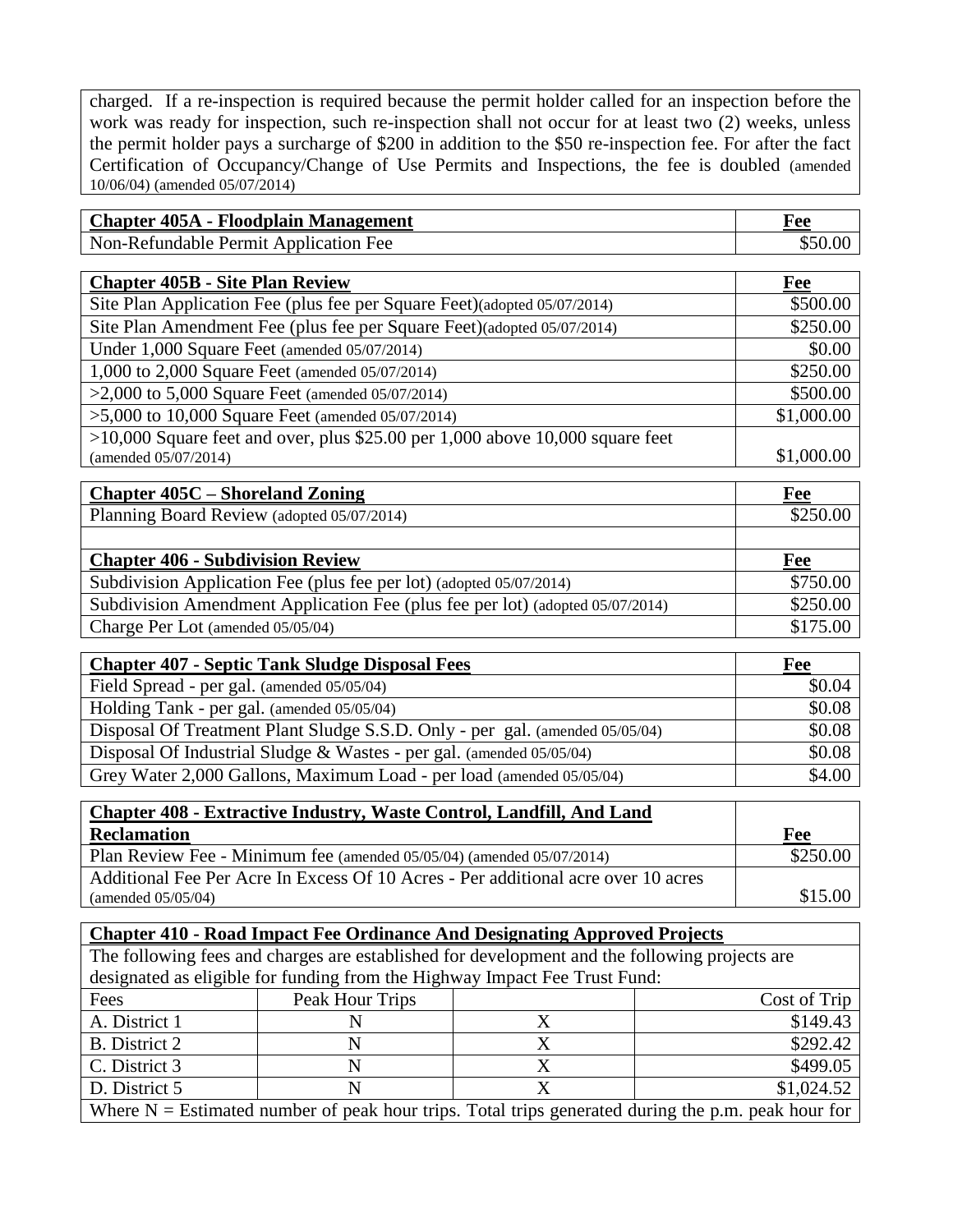a development can typically be determined by trip rates presented in the 1987 Institute of Transportation Engineers (ITE) "Trip Generation" handbook, or estimated by field measurements collected at similar type developments. If, however, the ITE handbook does not have applicable rates, then the rates should be based on sufficient field data collected at a similar site. There are several types of development (i.e., fast food, shopping plazas, convenience stores, etc.) that simply redirect existing pass-by trips already on the existing roadway system; these trips should not be included in the assessment system. Only "new" trips to the system roadways should be assessed a development fee.

The total Impact Fee for a project shall be the sum of the fees for each district affected.

Projects eligible for funding from the Road Impact Fee Trust Funds are those projects depicted on the 100 scale aerial photographs titled "Long Range Transportation Improvement Program" (April 1989), prepared by Vanasse Hangen Brustling, Inc. as part of the 1988 Maine Mall/Jetport Area Traffic Study conducted for the Portland Area Comprehensive Transportation Study (PACTS) and the Maine Department of Transportation.

| <b>Chapter 413 – Growth Ordinance</b> | Fee        |
|---------------------------------------|------------|
| Application Fee (amended 11/03/04)    | \$1,500.00 |

| <b>Chapter 500 - Trailer &amp; Trailer Camp</b>     | Fee      |
|-----------------------------------------------------|----------|
| Application Fee, minimum                            |          |
| Each unit in excess of $10$ (amended $05/21/2008$ ) | \$3.75   |
| Maximum Fee (amended 05/21/2008)                    | \$200.00 |

| <b>Chapter 501 - Tenting &amp; Camping Ordinance</b>   | Fee    |
|--------------------------------------------------------|--------|
| Annual Fee For Tenting/Camping Season License, per lot |        |
| (amended $05/05/04$ ; $05/21/2008$ )                   | \$2.25 |

| Chapter 601 – Traffic Ordinance [amended 05/02/2012]                         | Fee                |
|------------------------------------------------------------------------------|--------------------|
| Section $26$ – Penalties General $(05/03-2006)$                              |                    |
| Fine for any violation of this ordinance is:                                 | \$80.00            |
| If paid within 30-days of issuance of the ticket the fine is reduced to:     | \$40.00            |
| Section 27 – Illegally Parked Vehicles (05/03-2006)                          |                    |
| Fine for illegally parked vehicle, except handicapped parking violation is:  | \$80.00            |
| If paid within 30-days of issuance of the ticket parking fine is reduced to: | \$40.00            |
| Fine for parked vehicle violating handicapped parking is:                    | \$120.00           |
| If paid within 30-days of issuance of the ticket parking fine is reduced to: | \$60.00            |
| Section 30 – Towing Rate Schedule -                                          |                    |
| Service Call - Gas, Jumpstarts, lockouts, tire change, etc. Range            | \$25.00 to \$40.00 |
| Vehicle Storage, per day, INCLUDING non-business days                        |                    |
| (amended 05/07/2014)                                                         | \$40.00 per day    |
| Call out fee, to come to shop during non-business hours                      |                    |
| (amended 05/07/2014)                                                         | \$40.00            |
| <b>Vehicle Tow</b>                                                           |                    |
| Day (amended $05/07/2014$ )                                                  | \$80.00            |
| Night (amended $05/07/2014$ )                                                | \$90.00            |
| Snow Tow – Range                                                             |                    |
| Day (amended $05/07/2014$ )                                                  | \$90.00            |
| Night (amended $05/07/2014$ )                                                | \$100.00           |
| Vehicle Tow w/dollies - Range (amended 05/07/2014)                           | \$80 to \$100      |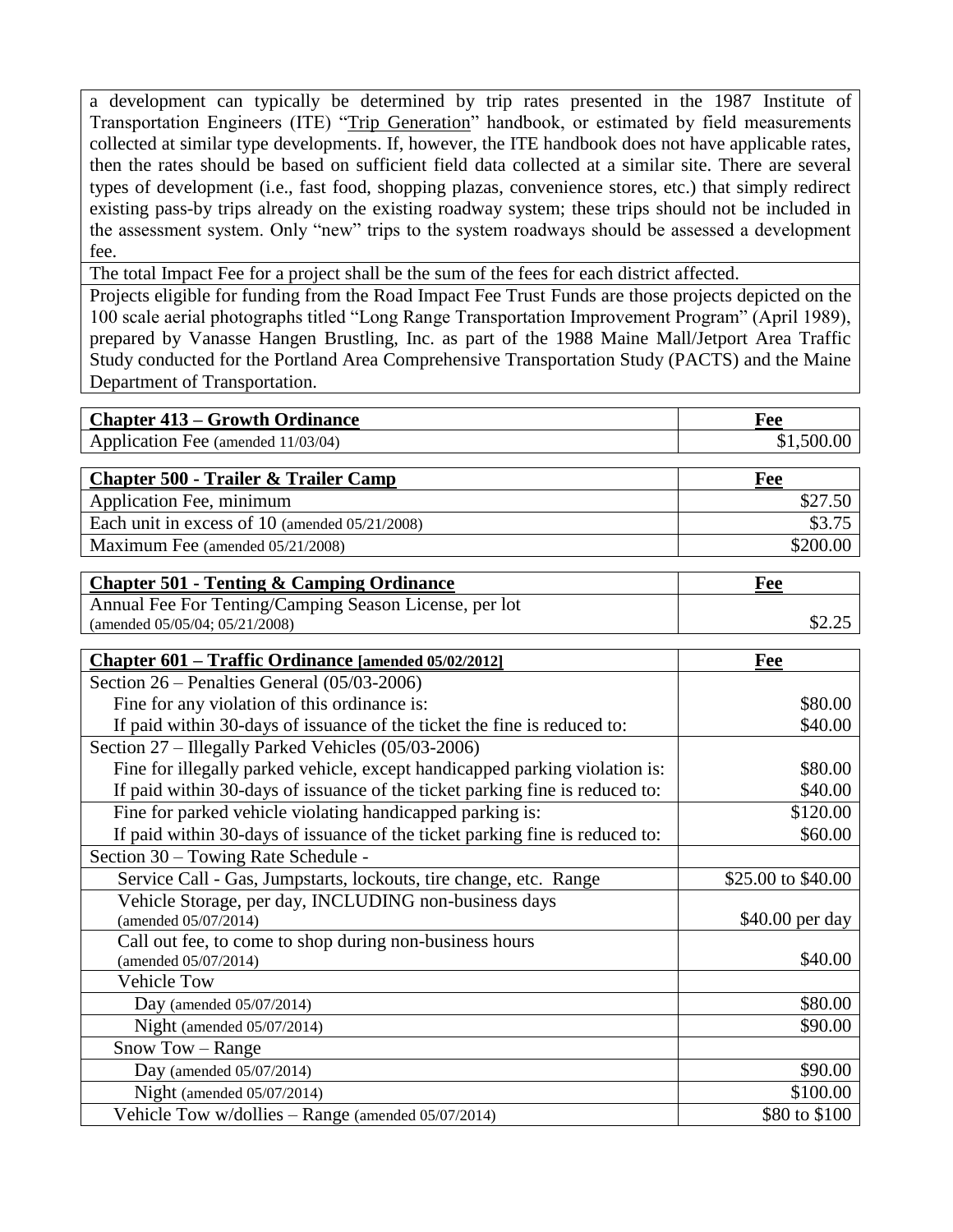| Motorcycle Tow – Same as vehicle due to special equipment              |              |
|------------------------------------------------------------------------|--------------|
| Pull out – Range                                                       | \$40 to \$85 |
| Recovery – Same as tow, depending on time of day.                      |              |
| After first hour \$70 per additional hour plus any special equipment,  |              |
| i.e., bulldozer, etc.                                                  |              |
| Definition of Hours – Daytime Hours = $0700$ to 1800 hours; Night Time |              |
| Hours $= 1800$ to 0700 hours                                           |              |

| <b>Chapter 602A – Mass Gathering</b>                                                                                      | Fee                 |
|---------------------------------------------------------------------------------------------------------------------------|---------------------|
| Application Fee, each event; $1,000 - 2,500$ (Number of anticipate patrons)<br>[amended 05/05/04; 05/21/2008; 06/06/2012] | \$175.00            |
| Application Fee, each event; $2,501 - 5,000$ (Number of anticipate patrons)<br>[adopted 06/06/2012]                       | \$350.00            |
| Application Fee, each event; >5,000 (Number of anticipate patrons)<br>[adopted 06/06/2012]                                | \$500.00            |
| <b>Chapter 607 - Alarm Systems</b>                                                                                        | Fee                 |
| False Alarm Fee - per occurrence after third false alarm within one year<br>(amended 05/05/04)                            | \$250.00            |
| <b>Chapter 608 - Fireworks Ordinance</b>                                                                                  | Fee                 |
| Non-Refundable Local Fireworks Display Permit Application Fee (amended<br>06/15/05                                        | \$50.00             |
| <b>Chapter 612 – Rules &amp; Regulations for Use of Parks &amp; Recreation</b>                                            |                     |
| <b>Facilities</b>                                                                                                         | Fee                 |
| <b>Application Fee</b>                                                                                                    | \$100.00            |
| Application Fee for Non-Profit or Service Groups                                                                          | \$50.00             |
| <b>Chapter 702 - Street Opening, Fees</b>                                                                                 | Fee                 |
| Excavator License Fee Annual (amended 05/07/2014)                                                                         | \$125.00            |
| Excavation Permit Fee - Each Excavation (amended 05/05/04)                                                                | \$50.00             |
| Renewal Of Excavation Permit (amended 05/05/04)                                                                           | \$50.00             |
| <b>Other Charges</b>                                                                                                      |                     |
| 1. Removing and replacing regulatory signs                                                                                | \$50.00 each        |
| 2. Removing and replacing street name and stop signs                                                                      | \$50.00 each        |
| 3. Reinstalling street and right of way granite monuments                                                                 | \$800.00 each       |
| 4. Long-term maintenance reserve for bituminous street openings                                                           | \$25.00 per sq. yd. |
| <b>Chapter 901 – Refuse collection Fee</b>                                                                                | Fee                 |
| 1. Commercial Hauler                                                                                                      | \$500.00 each       |
| 2. Residential Hauler                                                                                                     | \$500.00 each       |

Applications for license renewal received after March 1<sup>st</sup> shall pay a late fee in the amount of \$100.00 in addition to the regular application fee. (05/03/2006)

| <b>Chapter 1002 - Shellfish Ordinance, Fees</b> | Fee      |
|-------------------------------------------------|----------|
| <b>Resident Commercial</b>                      | \$200.00 |
| Non-resident Non-reciprocating Commercial       | \$400.00 |
| <b>Resident Student Commercial</b>              | \$100.00 |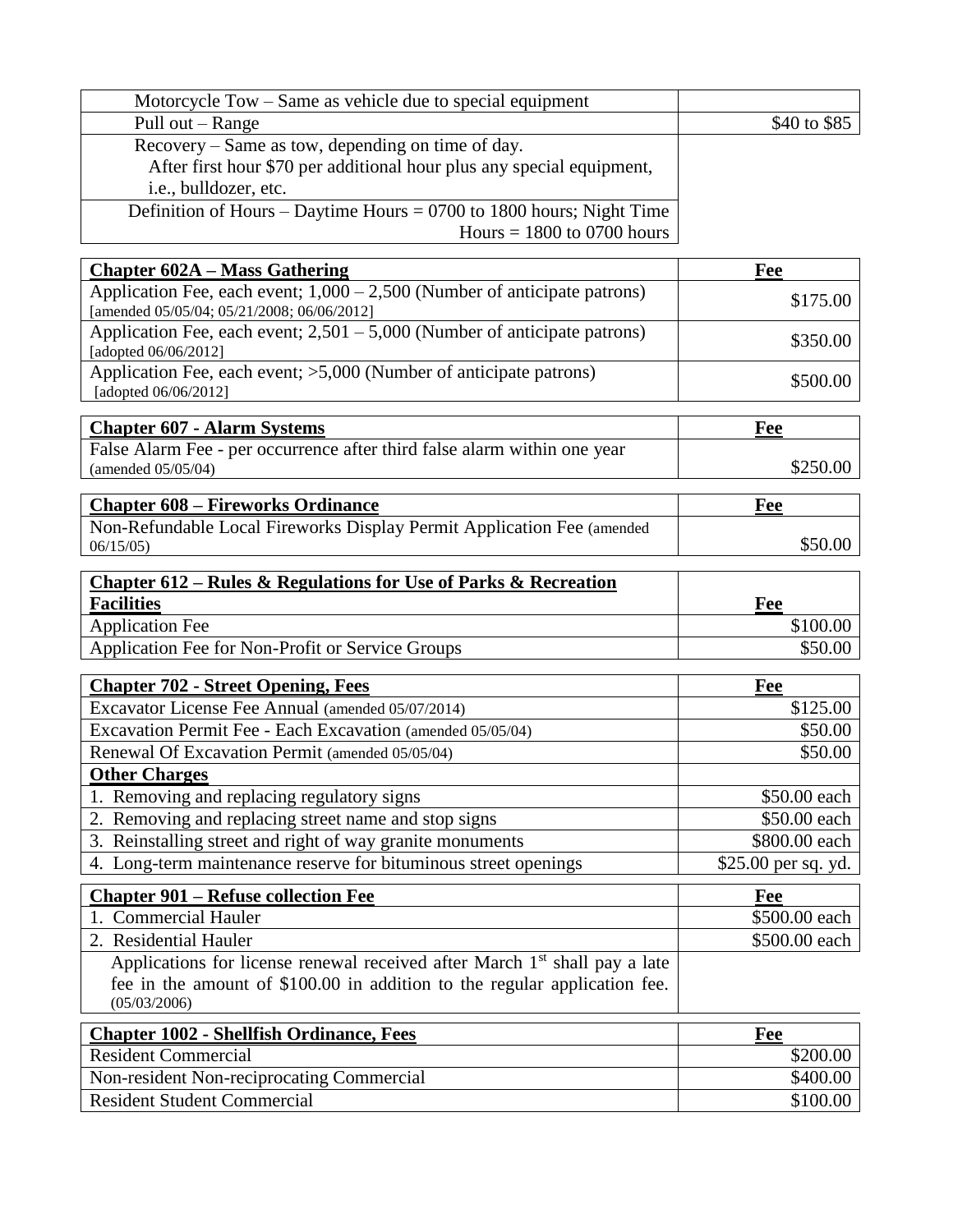| Non-resident Student Commercial                                                                                      | \$200.00         |
|----------------------------------------------------------------------------------------------------------------------|------------------|
| Over - 60 Years Resident Commercial (Bushel)                                                                         | \$100.00         |
| Resident Recreational - (Over 65 Free)                                                                               | \$25.00          |
| All Day Licenses - Resident and Non-resident (amended 04/06/05)                                                      | \$10.00          |
|                                                                                                                      |                  |
| <b>Chapter 1003 – Hawkers &amp; Peddlers</b>                                                                         | Fee              |
| License Fee for Hawkers & Peddlers License (05/21/2008)                                                              | \$110.00         |
|                                                                                                                      |                  |
| <b>Chapter 1004 - Taxicab Licenses</b>                                                                               | Fee              |
| Annual License - Each Taxicab (amended 05/05/04) (amended 05/06/09)                                                  | \$150.00         |
| Annual License - Each Operator (amended 05/05/04) (amended 05/06/09)                                                 | \$50.00          |
| <b>Chapter 1005 - Innkeepers Licenses (06/21/2006)</b>                                                               | <b>Fee</b>       |
| <b>Application Fee</b>                                                                                               | \$50.00          |
| Per Room Fee                                                                                                         | $$3.00$ per room |
| Maximum Fee Not to Exceed                                                                                            | \$350.00         |
| <b>Chapter 1006 - Ferry Beach/Hurd Park Fees Season Passes</b>                                                       | Fee              |
| Resident And/Or Taxpayer Season Pass - (includes Ferry Beach, Higgins                                                |                  |
| Beach and Hurd Park) (amended 05/05/04; 05/18/11)(amended 05/02/2012) (amended                                       |                  |
| 05/07/2014)                                                                                                          | \$40.00          |
| Resident - Additional Vehicle Registered to the Same Address                                                         | \$5.00           |
| Non-Resident Season Beach Pass - (includes Ferry Beach Higgins Beach and                                             |                  |
| Hurd Park) (amended 05/05/04) (amended 05/02/2012) (amended 05/07/2014)(amended                                      |                  |
| 12/20/17                                                                                                             | \$150.00         |
| Higgins Beach – Metered parking spaces on Bayview Avenue Fee                                                         |                  |
| [adopted $05/17/17$ ]                                                                                                | \$1.00 Hourly    |
| Pass Card for Meters [adopted 12/20/17)                                                                              | \$1.00           |
| Resident Commercial Fisherman Season Beach Pass - (Ferry Beach only,                                                 |                  |
| must show State Commercial Fisherman License)                                                                        | <b>FREE</b>      |
| Resident Senior Citizen Season Pass - (includes both Ferry Beach, Higgins                                            |                  |
| Beach and Hurd Park)                                                                                                 | <b>FREE</b>      |
| Resident Veteran Lifetime Season Pass - Applications must be filed and                                               |                  |
| applicant must meet the following criteria: must be a resident of the Town of                                        |                  |
| Scarborough and must have received an honorable discharge or general                                                 |                  |
| discharge under honorable conditions [copy of DD214 must accompany                                                   |                  |
| application]. This pass will not expire and is valid for the lifetime of the                                         |                  |
| holder. (Please note that any Scarborough Veteran age 60 years or older will                                         |                  |
| not be issued a Resident Veteran Season Pass as they are automatically                                               |                  |
| entitled to a free Resident Senior Citizen Season Pass.)                                                             |                  |
| (Adopted 05/19/2010)                                                                                                 | <b>FREE</b>      |
| <b>DAILY PARKING RATES (WITHOUT PASS)</b>                                                                            |                  |
| Daily Parking: Ferry Beach, Higgins Beach And Hurd Park (amended 05/05/04)<br>(amended 05/02/2012)(amended 12/20/17) | \$15.00          |
| Morning Parking Fee (e.g. Passenger Vehicles, Motor Bikes) – 5:30 AM to                                              |                  |
| 9:00 AM (adopted 12/20/17)                                                                                           | \$5.00           |
| End of Day Parking Fee (e.g. Passenger Vehicles, Motor Bikes) $-3$ PM to                                             |                  |
| 6 PM (amended 05/03/05)(amended 12/20/17)                                                                            | \$5.00           |
| Larger Vehicle Daily Parking Fee - (R.V.'s, Campers and Buses) (amended                                              |                  |
| 05/05/04)(amended 12/20/17)                                                                                          | \$45.00          |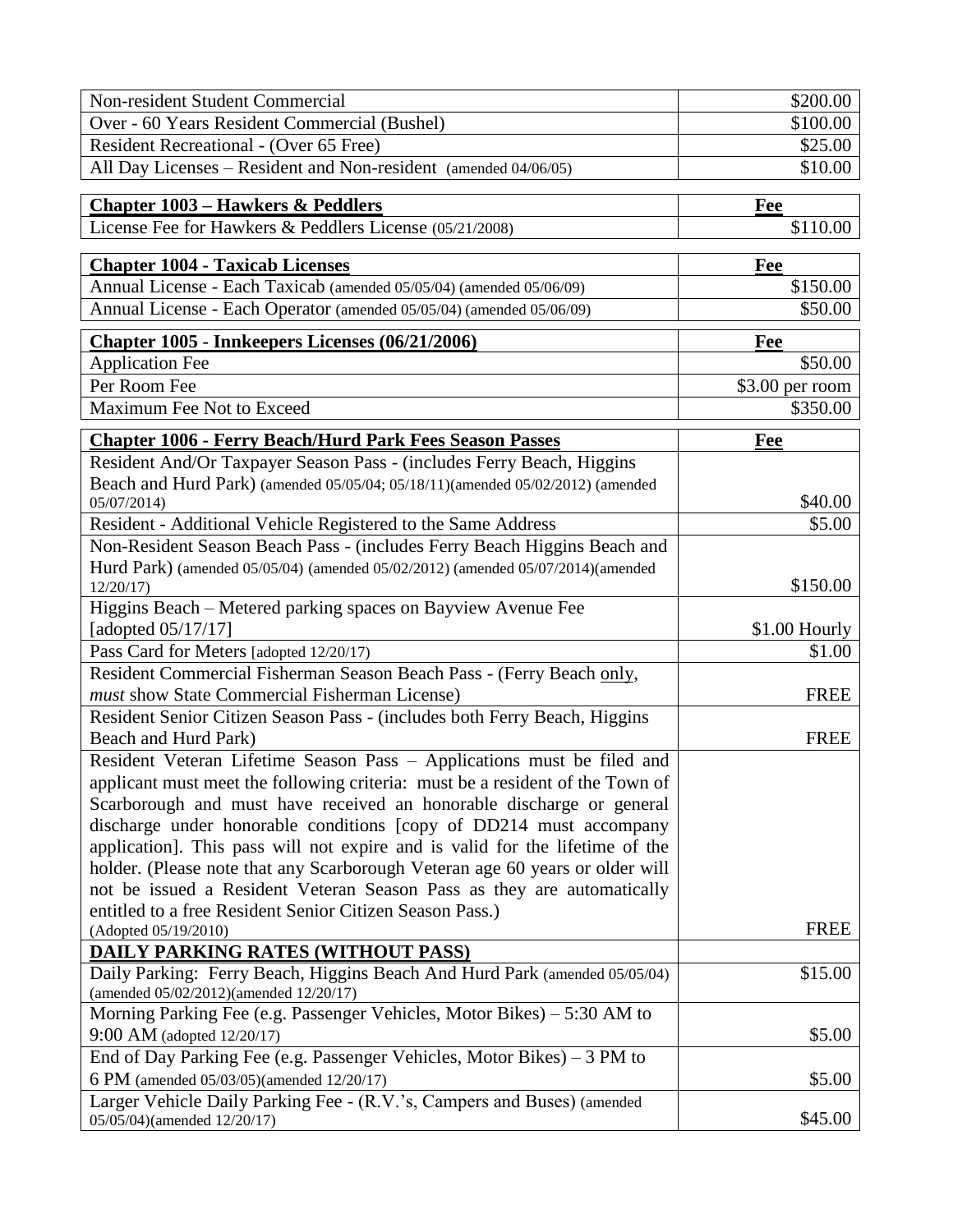| <b>BOAT LAUNCHING FEE</b>                                                                      |                    |
|------------------------------------------------------------------------------------------------|--------------------|
| Launching from any town facility, includes Ferry Beach Boat Launch and                         |                    |
| Co-op Boat Launch (Note – Ferry Beach – parking is not included)                               |                    |
| Resident – Daily Boat Launching Fee (amended 05/05/04)                                         | \$10.00            |
| Resident – Seasonal Boat Launching Fee                                                         | \$25.00            |
| Resident - Additional Boat Launching Fee Registered to the Same Address                        | \$5.00             |
| [Amended 05/18/16]                                                                             |                    |
| Resident Commercial Fisherman Seasonal Boat Launch Pass                                        | Free               |
| Non-Resident - Daily Boat Launching Fee (amended 05/05/04)                                     | \$20.00            |
| Non-Resident - Seasonal Boat Launching Fee (amended 12/20/17)                                  | \$75.00            |
| <b>Chapter 1007 - C.A.T.V. (Cable T.V.) Operators Fees</b>                                     | Fee                |
| Franchise Filing Fee (Amended 05/04/2011)                                                      | \$1,000.00         |
| <b>Chapter 1008 - Special Amusement Operator License Fees</b>                                  | <b>Fee</b>         |
| <b>Annual License Fee</b>                                                                      | \$110.00           |
|                                                                                                |                    |
| <b>Chapter 1009 – Coin Operated Game License Fees</b>                                          | Fee                |
| Annual License Fee - Per Machine (B-2 Zone)                                                    | \$110.00           |
| Annual Video Arcade License Campgrounds (R-F Zone) Maximum of 25                               |                    |
| machines (amended 05/03/06)                                                                    | \$1,500.00         |
|                                                                                                |                    |
| <b>Chapter 1010 - Massage Establishment Annual License Fees</b>                                | Fee                |
| Massage Establishment<br>Combined Massage Establishment/Massage Therapist                      | \$55.00<br>\$35.00 |
| <b>Massage Therapist</b>                                                                       | \$30.00            |
|                                                                                                |                    |
| <b>Chapter 1011 - Para-Massage Establishment Annual License Fees</b>                           | Fee                |
| Para-Massage Establishment License                                                             | \$55.00            |
| Para-Massager License                                                                          | \$30.00            |
| Combined Para-Massager Est./Para-Massager License                                              | \$35.00            |
|                                                                                                |                    |
| <b>Chapter 1012 - Adult Business - Viewing Booth Annual License Fees</b>                       | Fee                |
| Annual License For Each Viewing Booth                                                          | \$110.00           |
| Chapter 1013 - Ice Cream Trucks (06/18/97)                                                     | Fee                |
| <b>Application Fee</b>                                                                         | \$110.00           |
| <b>Each Additional Truck</b>                                                                   | \$30.00            |
|                                                                                                |                    |
| <b>Chapter 1017 – Pawnbroker Fees/Secondhand Dealer Fees (02/17/2010;</b><br>amended 05/18/16) | Fee                |
| <b>Application Fee</b>                                                                         | \$100.00           |
| <b>SBI</b> Check                                                                               | \$25.00            |
|                                                                                                |                    |
| <b>Chapter 1201 - Cemetery Fees</b><br>Sale Of Lots -                                          | Fee                |
| Scarborough Memorial Cemetery Per Grave (amended 05/05/04)                                     | \$400.00           |
| Scarborough Memorial Cemetery - Section D, Lots for Cremations Only                            | \$220.00           |
| (adopted 02/16/2011)                                                                           |                    |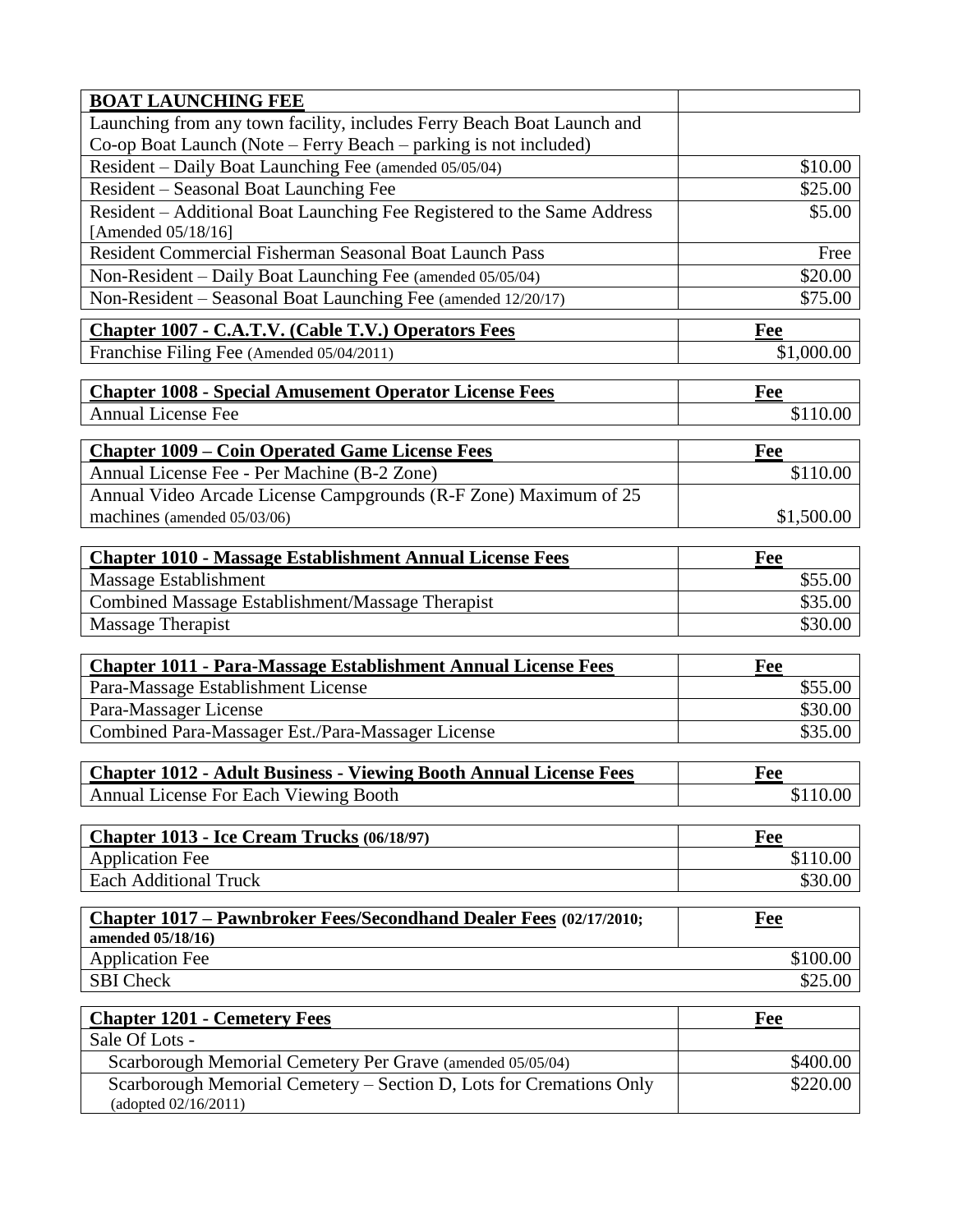| <b>Grave Opening Charges</b>                                   |          |
|----------------------------------------------------------------|----------|
| Regular Burial (amended $05/05/04 - 05/04/2011$ )              | \$450.00 |
| Cremations/Other (Weekends) (amended $05/05/04 - 05/04/2011$ ) | \$125.00 |

| <b>Chapter 1401 – Coastal Water and Harbor Fees</b> [amended 02-20-13]       | Fee      |
|------------------------------------------------------------------------------|----------|
| <b>Annual Mooring &amp; Pier Use Fees</b>                                    |          |
| Recreational Pier Use - Resident and/or Taxpayer (amended 05/05/04) (amended |          |
| 12/20/17                                                                     | \$50.00  |
| Recreational Pier Use - Non-Resident (amended 05/05/04) (amended 12/20/17)   | \$150.00 |
| Commercial Pier User - Resident and/or Taxpayer (amended 12/20/17)           | \$100.00 |
| Commercial Pier User - Non-Resident (amended 12/20/17)                       | \$300.00 |
| Recreational Mooring & Pier Use Fee - Resident and/or Taxpayer (amended      |          |
| 12/20/17                                                                     | \$100.00 |
| Recreational Mooring & Pier Use Fee - Non-Resident (amended 12/20/17)        | \$250.00 |
| Commercial Mooring & Pier Use Fee - Resident and/or Taxpayer (amended        |          |
| 12/20/17                                                                     | \$150.00 |
| Commercial Mooring & Pier Use Fee - Non-Resident (amended 12/20/17)          | \$400.00 |
| <b>Assessing Office Charges</b>                                              | Fee      |
| Printouts                                                                    |          |
| Name/Location/Map & Lot                                                      | \$25.00  |
| Name/Address/Location/Map & Lot                                              | \$50.00  |
| Name/Location/Map & Lot/Assessment                                           | \$75.00  |
| Name/Address/Location/Map/Lot/Assess                                         | \$75.00  |
| Name/Address/Location/Map/Lot/Assess/Ref.                                    | \$100.00 |
| Valuation Report – Printout per page                                         | \$2.00   |
| Mailing Labels - Each [amended 05-17-17]                                     | \$.10    |
| Copy of Property Card                                                        | \$2.00   |
| Large Map                                                                    | \$5.00   |
| Reduced Map                                                                  | \$2.50   |
| <b>Reduced Set of Maps</b>                                                   | \$200.00 |

| <b>Fire Department Fees</b>                                                          |                    |
|--------------------------------------------------------------------------------------|--------------------|
| <b>Fire Department Construction Permit &amp; Plans Review Fees</b>                   | Fee                |
| A Fire Department construction permit is required for any new construction,          |                    |
| or remodeling of existing commercial space, or erection of any temporary             |                    |
| structures for commercial purposes. The permit allows us to review                   |                    |
| important information concerning life safety issues, the buildings alarm $\&$        |                    |
| suppression systems, utility connections, heating system information, water          |                    |
| supply, hazardous materials, fire lanes, and a variety of other items prior to       |                    |
| the start of construction. (amended $11/05/03$ )                                     |                    |
| Minimum Administrative Construction Permit Fee [amended 05/18/16]                    | \$35.00            |
| Construction permit fees for all commercial buildings shall be<br>[amended 05/17/17] | \$0.15 per sq. ft. |
| Commercial structures include any building that is non-residential, or any           |                    |
| residential complex that has three or more living units.                             |                    |
| Construction permit fees cover the following services:                               |                    |
| Initial conference and fact finding discussion                                       |                    |
| Concept plans review for compliance with local ordinances                            |                    |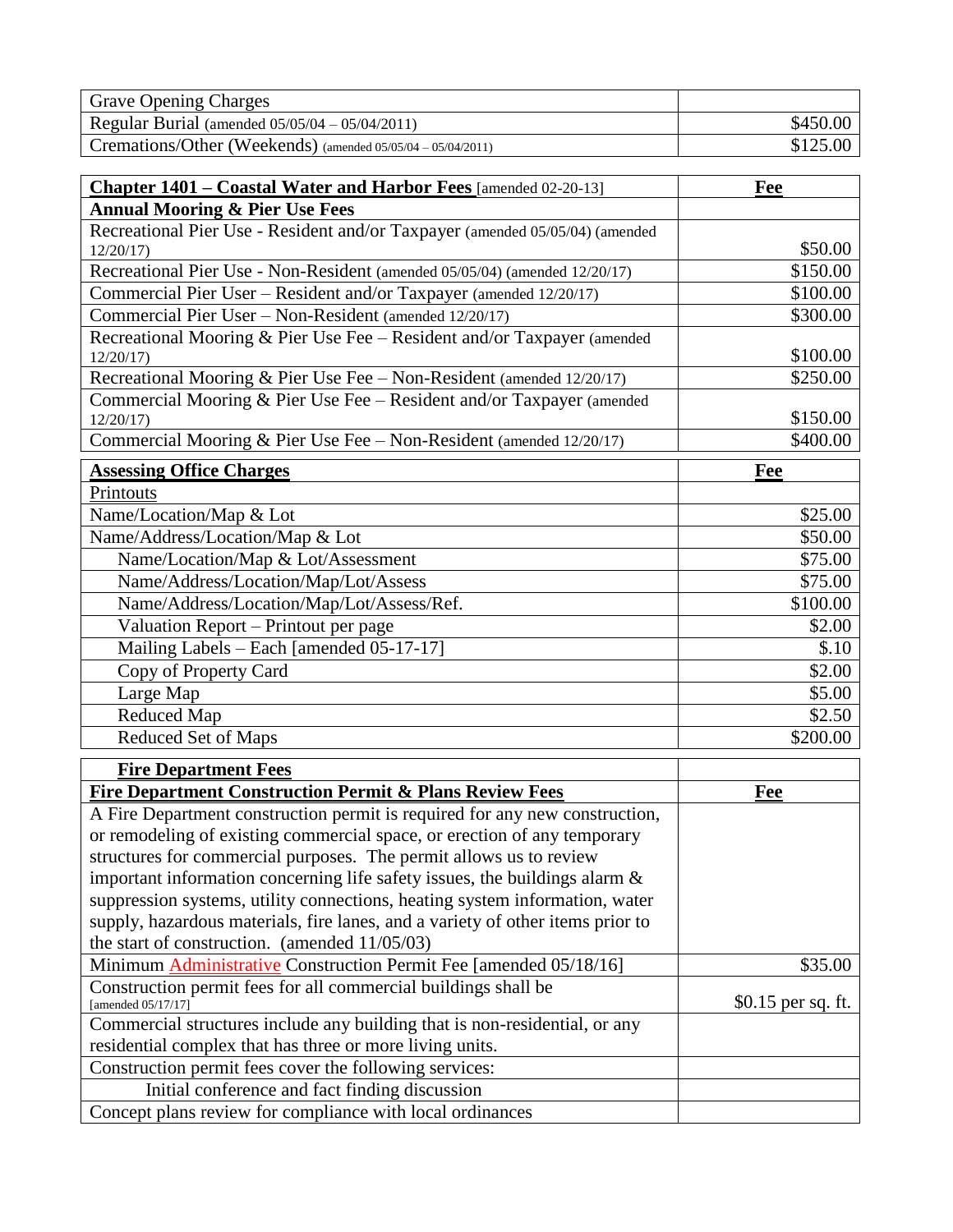| Site Plan review                                                            |                                           |
|-----------------------------------------------------------------------------|-------------------------------------------|
| Construction plans review                                                   |                                           |
| Follow-up meetings with contractors, architects, and building owners        |                                           |
| Structural building inspections as necessary during construction            |                                           |
| One (1) comprehensive alarm system and fire suppression system test to be   |                                           |
| scheduled after coordination of reporting information with the Fire         |                                           |
| Department, and after all components have been installed to the applicable  |                                           |
| codes and pre-tested through to the monitoring company.                     |                                           |
| One (1) final Certificate of Occupancy inspection to be scheduled when all  |                                           |
| Federal State and Local codes have been met and the building is ready for   |                                           |
| occupancy.                                                                  |                                           |
| <b>Additional Fire Dept. Construction Permits &amp; Plans Review Fees</b>   |                                           |
| <b>Commercial Renovations/Remodels/Alterations/Minor Additions</b>          | \$5.00 per \$1,000 of                     |
| [amended 05/17/17]                                                          | estimated cost of                         |
|                                                                             | construction                              |
| Re-inspection of alarm $\&$ fire suppression system testing required due to | \$100.00 first<br>occurrence and \$200.00 |
| improper pre-testing, installation, or lack of coordination with the Fire   | for second and any                        |
| Department concerning appropriate reporting requirements. (amended          | subsequent occurrence                     |
| 05/05/04) (amended 05/06/09)                                                |                                           |
| Re-inspection fee for Certificate of Occupancy (amended 05/05/04)           | \$100.00 first                            |
| (amended 05/06/09)                                                          | occurrence and<br>\$200.00 for second     |
|                                                                             |                                           |
|                                                                             | and any subsequent                        |
| Commercial Fire Alarm Plan Review & Permit Fees (adopted 05/06/09; amended  | occurrence                                |
| 05/18/16                                                                    |                                           |
| Minimum <b>Administrative Permit</b> Fee [amended 05/18/16]                 | \$35.00                                   |
| New Fire Alarm Control panel [amended 05/18/16]                             | \$100.00                                  |
| Replacement of Fire Alarm panel with Exiting Devices [amended 05/18/16]     | \$100.00                                  |
| New Initiation or Notification Devices [amended 05/18/16]                   | \$50.00                                   |
| Commercial Sprinkler System Plan Review & Permit Fees (adopted 05/06/09;    |                                           |
| amended 05/18/16)                                                           |                                           |
| Minimum <b>Administrative Permit</b> Fee [amended 05/18/16]                 | \$35.00                                   |
| New Sprinkler Heads [amended 05/18/16]                                      | \$1.00/Head                               |
| Relocation of Sprinkler Head [amended 05/18/16]                             | \$0.50/Head                               |
| Fire Pump Installations [amended 05/18/16]                                  | \$100.00 Each                             |
| Fuel Canopy Installation [amended 05/18/16]                                 | \$100.00 Each                             |
| Kitchen Suppression System Installation [amended 05/18/16]                  | \$100.00 Each                             |
| Blasting Permit Fee (adopted 05/06/09)                                      | \$50.00                                   |
| <b>Fire Department Fees</b>                                                 | <b>Fee Per Hour</b>                       |
| Aerial / Ladder Truck                                                       | \$150.00                                  |
| <b>Pumper Truck</b>                                                         | \$125.00                                  |
| <b>Squad Truck</b>                                                          | \$125.00                                  |
| Command Van                                                                 | \$100.00                                  |
| <b>Rescue Unit</b>                                                          | \$100.00                                  |
| Tank Truck 4 x 4/Marine Rescue Boat (amended 05/07/2014)                    | \$75.00                                   |
| Utility Truck/Chief or Duty Officers SUV (amended 05/07/2014)               | \$50.00                                   |
| All-Terrain Vehicles (amended 05/07/2014)                                   | \$25.00                                   |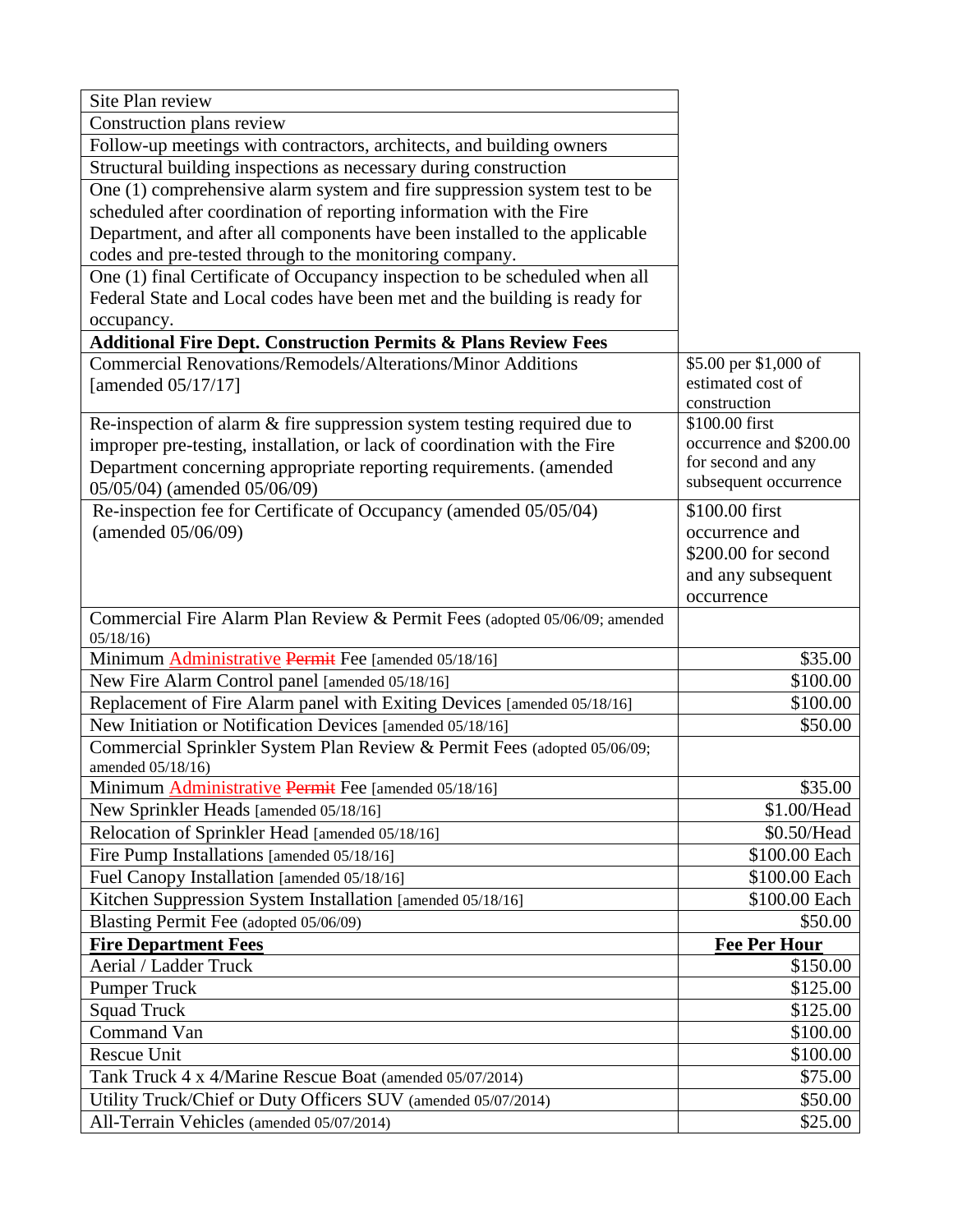| Personnel Labor [amended 05/01/2013]                                                                                                      | \$45.00          |
|-------------------------------------------------------------------------------------------------------------------------------------------|------------------|
| <b>Fire Department Rescue Charges</b>                                                                                                     | Fee              |
| <b>Base Rescue Charges:</b>                                                                                                               |                  |
| Based on bundled rate plan adopted May 1, 2013, these rates shall                                                                         |                  |
| automatically adjust when and by the same % as those established and                                                                      |                  |
| approved by the Centers for Medicare & Medicaid Services (CMS).                                                                           |                  |
| Basic Life Support Non-Emergency (adopted 05/01/2013) (amended                                                                            |                  |
| 05/07/2014)(05/20/15; amended 05/18/16; amended 03/15/17; amended 05/17/17)                                                               | \$589.04         |
| Basic Life Support Emergency (adopted 05/01/2013)(amended 05/07/2014)<br>(05/20/15; amended 05/18/16; amended 03/15/17; amended 05/17/17) | \$589.04         |
| Advance Life Support Level 1 Emergency (adopted 05/01/2013)                                                                               |                  |
| (amended 05/07/2014) (05/20/15; amended 05/18/16; amended 03/15/17; amended<br>05/17/17                                                   | \$908.74         |
| Advance Life Support Level 2 Emergency (adopted 05/01/2013)                                                                               |                  |
| (amended 05/07/2014) (05/20/15; amended 05/18/16; amended 03/15/17; amended                                                               |                  |
| 05/17/17                                                                                                                                  | \$1,289.37       |
| <b>Additional Rescue Charges:</b>                                                                                                         |                  |
| Mileage (adopted 05/07/2014) (05/20/1; amended 05/18/165; amended 05/17/17)                                                               | \$12.50          |
| No Transport (amended 05/05/04)(amended 05/06/09)(amended 01/18/12)                                                                       | \$125.00         |
| Paramedic Intercept Fee (05/21/2008)                                                                                                      | \$300.00         |
| Fees are set by State Statutes – pursuant to Title 22, Health and Welfare,                                                                |                  |
| subtitle 2, §1711, pertaining to <i>Fees charges</i> , and as amended from time to                                                        |                  |
| time. (adopted $05/07/2014$ )                                                                                                             |                  |
| <b>Chapter 1015 - Food Handlers Registration Fee</b>                                                                                      |                  |
| (adopted 05/03/06)(amended 05/21/08)(amended 05/05/2010)                                                                                  |                  |
| Food handlers Registration Fee - Year Round Business                                                                                      | \$220.00         |
| Seasonal, catering and in-home food handlers                                                                                              |                  |
| [Seasonal - 6 months or less]                                                                                                             | \$110.00         |
|                                                                                                                                           |                  |
| Chapter 1016 - Garage/Yard Sale (adopted 03/07/2007)                                                                                      | Fee              |
| Garage/Yard Sale Permit                                                                                                                   | \$5.00 per sale  |
| Horse Beach Permit (per rider) (adopted 10/02/02)                                                                                         | Fee              |
| All Permits (amended 05/06/09; amended 09/16/09)                                                                                          | \$20.00          |
| <b>Interest Penalties (adopted 05/02/2007)</b>                                                                                            | <b>Penalty</b>   |
| Interest on fees, charges or payments owed to the Town which are more than                                                                | 1.5% per month   |
| 30-days past due                                                                                                                          |                  |
|                                                                                                                                           |                  |
| Miscellaneous Fees (adopted 05/03/05) (amended 02/15/06)                                                                                  | Fee              |
| Marriage Ceremonies Performed (amended 02/15/06)                                                                                          | \$50.00          |
| Miscellaneous Administrative Fees - Town Clerk's Office (amended 05/06/09)                                                                | \$15.00          |
| Replacement Fee for all Applications and Licenses/Permits                                                                                 |                  |
| (adopted 05/04/2011)                                                                                                                      | \$5.00           |
| Genealogy / Research $-$ \$3.00 per name, whether or not a record is found,                                                               |                  |
| this includes a photocopy. For an attested copy, the fee is as set by the State<br>of Maine Office of Vital Records.                      |                  |
| Dog License Late Fee - Upon receipt of the rabies certificate(s) from the                                                                 |                  |
| State of Maine the Town Clerk's Office will notify owner(s) they need to                                                                  | $$25.00$ per dog |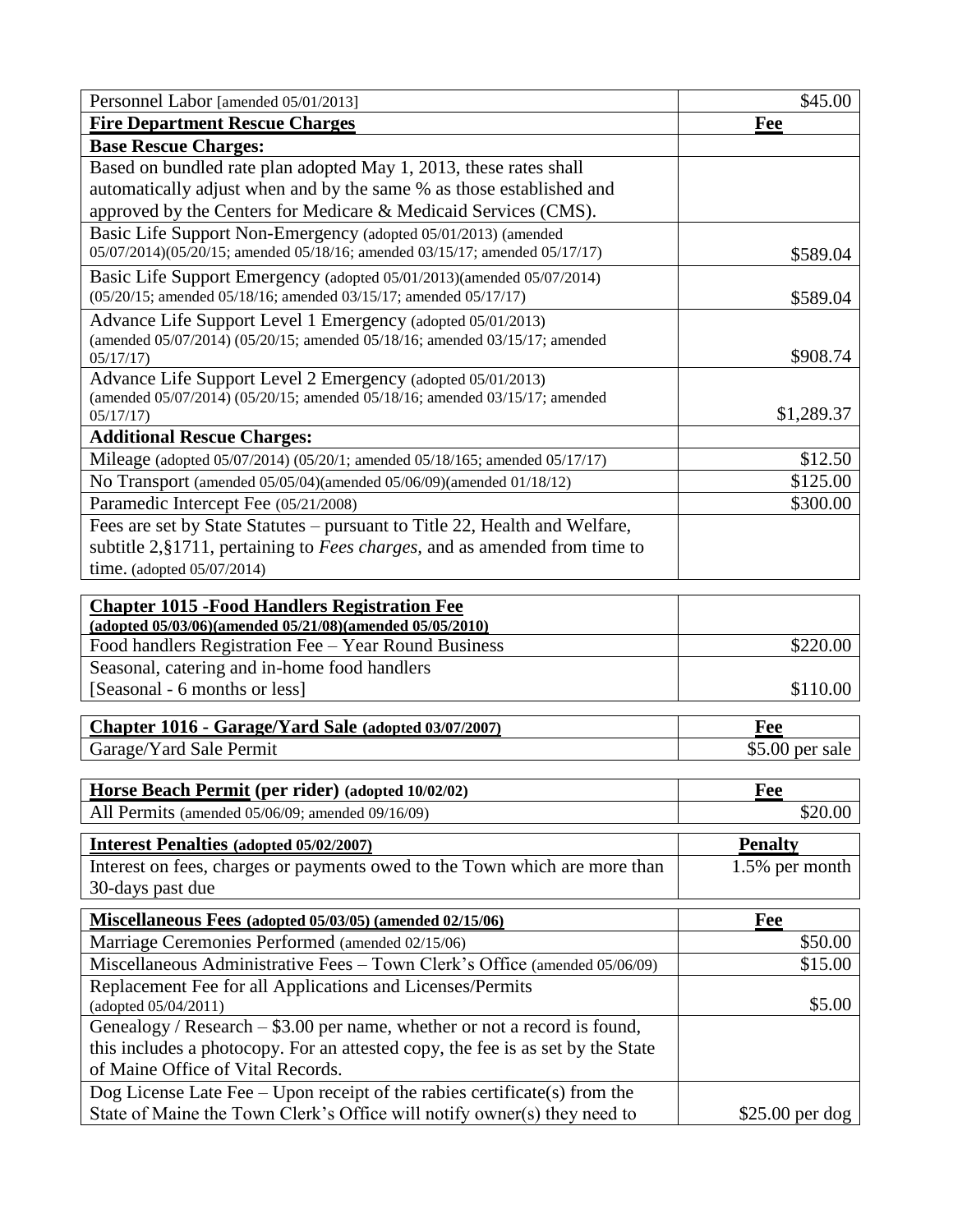| register their $\log(s)$ within 10-days. If a resident fails to license their $\log(s)$                                                            |                       |
|----------------------------------------------------------------------------------------------------------------------------------------------------|-----------------------|
| within 10-days of notification from the Town Clerk's Office a late fee will be<br>charged for each dog. (05/21/2008) (amended 05/07/2014)          |                       |
| Non-sufficient Funds (adopted 05/07/2014)                                                                                                          | \$30.00               |
|                                                                                                                                                    |                       |
| Notary Fee (amended 3/6/96; 05/05/04; 05/21/2008)                                                                                                  | Fee                   |
| First 3-pages                                                                                                                                      | \$10.00               |
| Any Documents more than 3-pages                                                                                                                    | 15.00                 |
| <b>Photocopies</b>                                                                                                                                 | Fee                   |
| Single Sheets - Their Original                                                                                                                     |                       |
| 8 ½ x 11 Regular, each copy                                                                                                                        | \$0.25                |
| 8 1/2 x 14 Legal, each copy                                                                                                                        | \$1.00                |
| 11 x 17 Ledger, each copy                                                                                                                          | \$1.50                |
| Photocopies (amended 3/6/96)                                                                                                                       | Fee                   |
| <b>Single Sheets - Our Document</b>                                                                                                                |                       |
| $8\frac{1}{2}$ x 11 or 14 or 17, first page                                                                                                        | \$2.00                |
| <b>Each Additional Page</b>                                                                                                                        | \$0.50                |
| Maps, each copy                                                                                                                                    | \$5.00                |
| Meeting DVD [Copying]                                                                                                                              | \$25.00               |
| Electronic Responses to Requests (adopted 05/07/2014)                                                                                              | \$15.00 per hour [or  |
|                                                                                                                                                    | any part thereof]     |
| <b>Police Department Charges</b>                                                                                                                   | Fee                   |
| Special Police Charge, Per Hour (amended 05/05/04; 05/02/07; 05/21/2008;                                                                           |                       |
| 05/04/2011                                                                                                                                         | \$43.90               |
| Police Cruiser Charge (adopted 05/07/2014)                                                                                                         | \$46.35 per every     |
|                                                                                                                                                    | four hours            |
|                                                                                                                                                    |                       |
| Notice of minimum charge if event is canceled without proper notice                                                                                |                       |
| <b>Police Reports</b>                                                                                                                              |                       |
| First Page (amended 05/05/04)                                                                                                                      | \$12.00               |
| Each Additional Page (amended 05/05/04)                                                                                                            | \$1.50                |
| Fingerprinting                                                                                                                                     |                       |
| For Civilians' Personal Use (not criminal), each set                                                                                               | \$3.00                |
| Copy Of Video Tape                                                                                                                                 |                       |
| Blank Tape Provided (amended 05/05/04)                                                                                                             | \$12.00               |
| No Tape Provided (amended 05/05/04)                                                                                                                | \$15.00               |
|                                                                                                                                                    |                       |
| <b>Public Works Department Charges</b><br>Fee for Building Coordination Form (05/05/04)                                                            | <b>Fee</b><br>\$25.00 |
|                                                                                                                                                    |                       |
| Voter Registration Fees (amended 09/06/2006)                                                                                                       | <b>Fee</b>            |
| Fees are as set by the Secretary of State's Office pursuant to Title 21-A,                                                                         |                       |
| Section 2, §4, Fees, and as amended from time to time.                                                                                             |                       |
| <b>Vehicle Registration Fee</b>                                                                                                                    | Fee                   |
|                                                                                                                                                    |                       |
| Fees are set by the Secretary of State's Office, Department of Motor<br>Vehicles pursuant to Title 29-A, Subchapter 2 §, Fees, and as amended from |                       |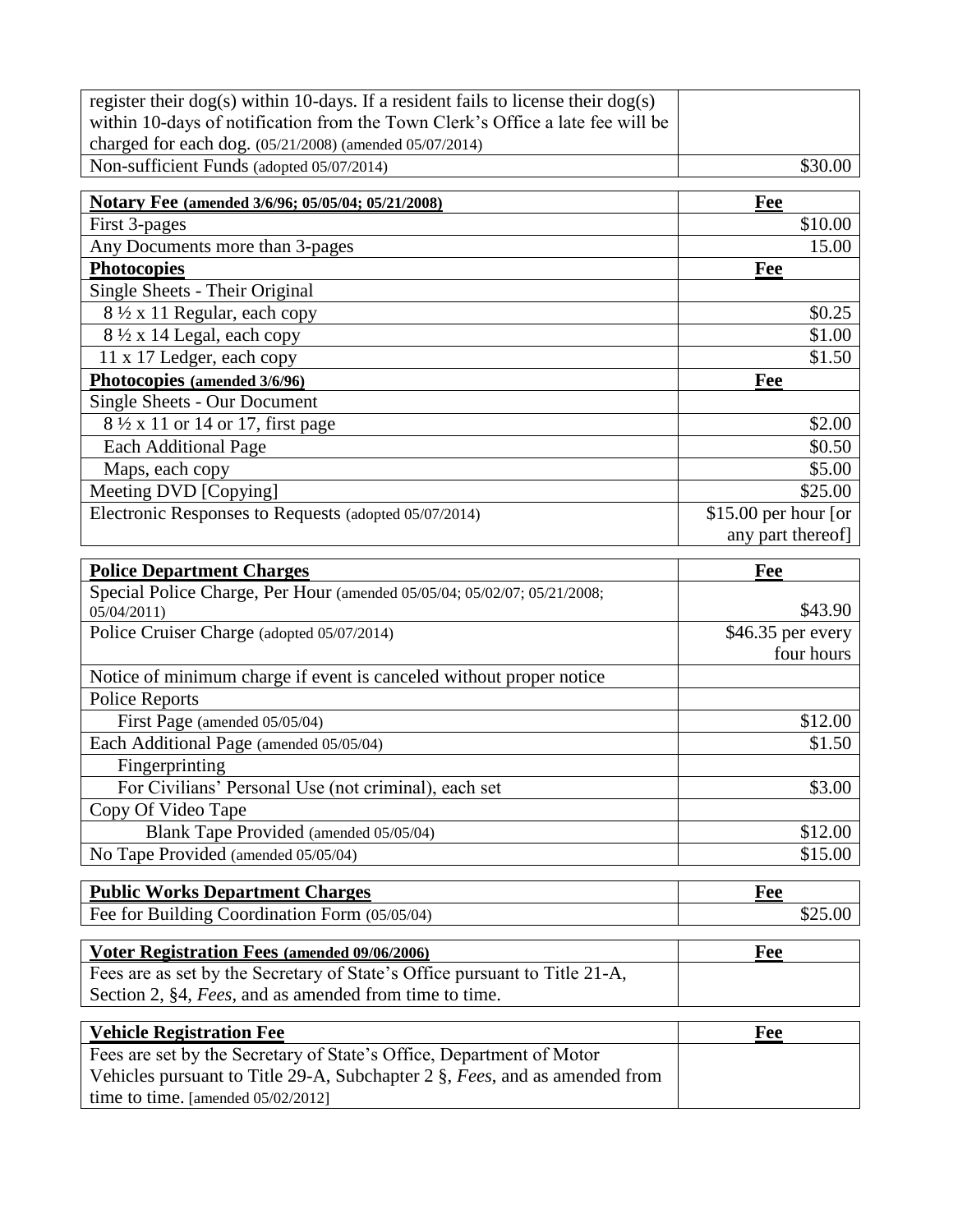| Roll Call Vote: | Councilor Babine - Yea | Councilor Caterina - Yea |
|-----------------|------------------------|--------------------------|
|                 | Councilor Rowan - Yea  | Councilor Hayes - Nay    |
|                 | Councilor Foley - Nay  | Councilor Caiazzo - Yea  |
|                 | Chairman Donovan - Yea |                          |

Motion by Councilor Babine, seconded by Councilor Foley, to move approval to go suspend the Rules the 10:00 p.m. deadline to finish the agenda.

Vote: 7 Yeas

#### **NEW BUSINESS:**

**Order No. 18-038. Act on the recommendation to appointment Arthur Colvin of ecoMaine, as the Representative from Scarborough, to serve on the Long Creek Watershed Management District Board of Directors.** *[Planning Department]* Motion by Councilor Babine, seconded by Councilor Caiazzio, to move approval of the appointment of Arthur Colvin of ecomaine as the Scarborough Public Landowners Representative for another 3 years.

Vote: 6 Yeas [Councilor Caterina not in Chambers].

**Order No. 18-039. Act on the appointment of Jean-Marie Caterina to the Maine Municipal Legislative Policy Committee.** *[Town Manager]* Motion by Councilor Babine, seconded by Councilor Caterina, to move approval of the appointment of Jean-Marie Caterina to the Maine Municipal Legislative Policy Committee.

Vote: 6 Yeas [Caterina

**Order No. 18-040. Act on the request from the Town Clerk to certify the results of the Special Recall Election that was held on Tuesday, May 8, 2018.** *[Town Clerk]* Motion by Councilor Babine, seconded by Councilor Caterina, to move approval on the request from the Town Clerk to certify the results of the Special Recall Election that was held on Tuesday, May 8, 2018; as follows:

Pursuant to Section 903.8 of the Town Charter, I present for certification by the Town Council, the election results for the Special Recall Election that was held on Tuesday, May 8, 2018:

| <b>Donna Beeley</b>     | <b>Cari Lyford</b>      | <b>Jodi Shea</b>        |
|-------------------------|-------------------------|-------------------------|
| Yes: $3,086$            | Yes: $3,047$            | Yes: $3,040$            |
| Nays: 1,496             | Nays: 1,535             | Nays: 1,550             |
| Blanks: 14              | Blanks: 12              | Blanks: 6               |
| Total votes cast: 4,596 | Total votes cast: 4,594 | Total votes cast: 4,596 |

There are approximately 16,741 active voters on our voter registration list for this Election [does not include same day registration]. There were 4,596 voters who cast ballots in the May 8th Election. There were 1,950 absentee ballots issued, of which 1,902 were accepted and processed and 4 were rejected [either envelope was not signed or the aide section was not properly completed]. The percentage for voter turnout for this Election was 27%.